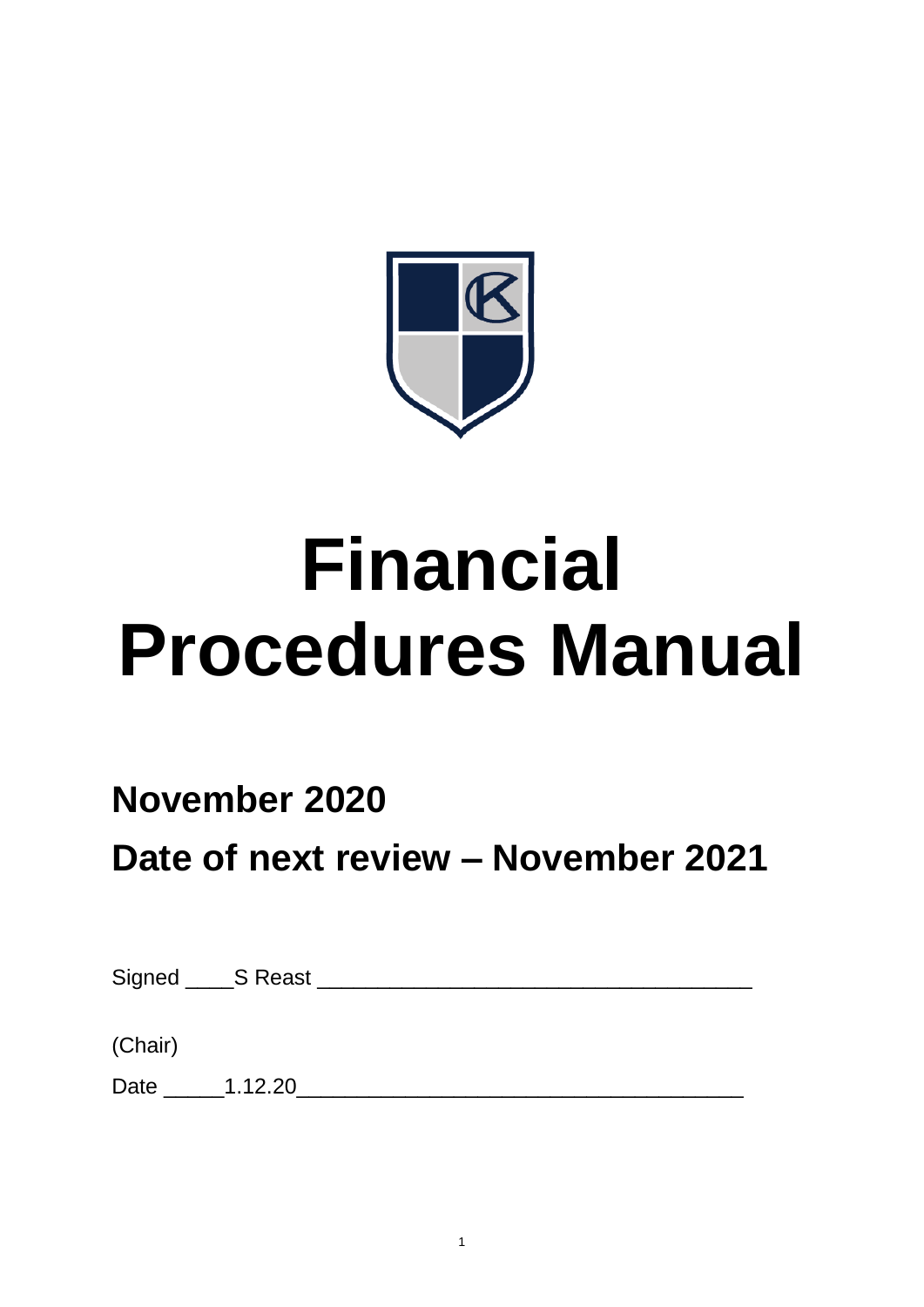## **Contents**

| Introduction                                                      | 4              |
|-------------------------------------------------------------------|----------------|
| Proper and regular use of public funds                            | 4              |
| Responsibilities                                                  | 5              |
| Governing body                                                    | 5              |
| Finance, general purposes, personnel and pupils committee (FGPPP) | 6              |
| Responsible officer (RO)                                          | 6              |
| Accounting officer                                                | 6              |
| Specific financial tasks delegated to the Headteacher             | $\overline{7}$ |
| <b>Business manager</b>                                           | $\overline{7}$ |
| <b>Business Support Administrator</b>                             | 8              |
| Register of business interests policy                             | 8              |
| Receipt of gifts, hospitality, entertainment and other services   | 9              |
| Private use                                                       | 9              |
| Audit                                                             | 10             |
| Insurance                                                         | 10             |
| <b>Taxation</b>                                                   | 11             |
| Academy improvement plan and budgeting                            | 11             |
| <b>Budgeting</b>                                                  | 11             |
| <b>Budget monitoring reports</b>                                  | 12             |
| Cash flow                                                         | 12             |
| Computerised accounting system                                    | 12             |
| <b>Transaction processing</b>                                     | 13             |
| Reconciliations                                                   | 13             |
| Authorised signatories list                                       | 13             |
| Payroll                                                           | 14             |
| Monthly procedures                                                | 14             |
| Failure of the payroll system                                     | 15             |
| Purchasing                                                        | 15             |
| Approved suppliers                                                | 15             |
| Tendering                                                         | 16             |
| Quotations                                                        | 17             |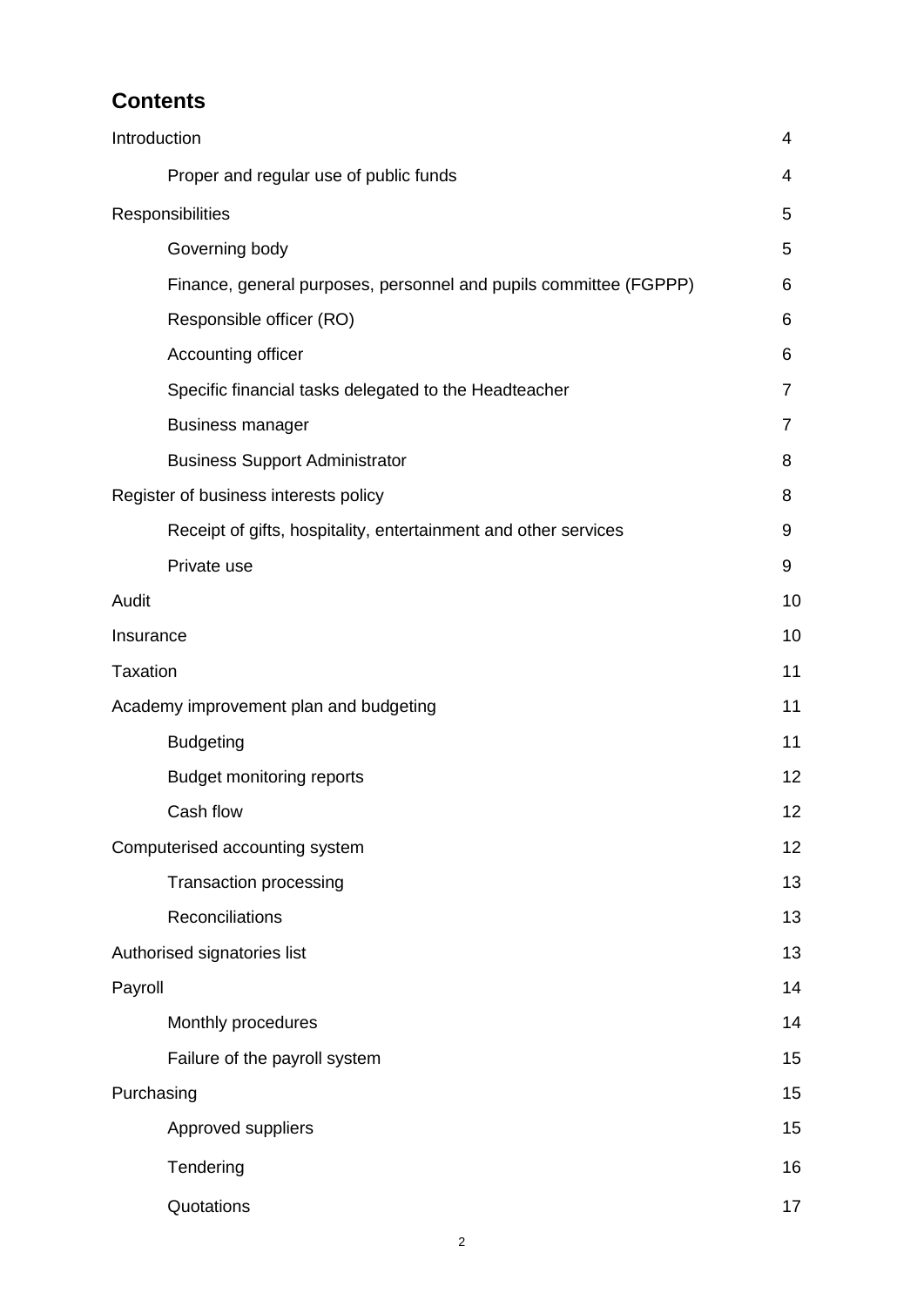|            | Purchase orders                   | 17 |
|------------|-----------------------------------|----|
|            | The ordering process              | 17 |
|            | Receipt of goods                  | 18 |
|            | Purchase invoices                 | 18 |
|            | Payment of invoices               | 18 |
|            | Cheque payment                    | 18 |
|            | <b>BACS</b> payments              | 19 |
|            | Credit notes                      | 19 |
|            | Completeness of supplier balances | 19 |
|            | Controls over expenditure         | 19 |
|            | <b>Virements</b>                  | 19 |
|            | <b>Budget holders</b>             | 19 |
| Petty cash |                                   | 19 |
| Income     |                                   | 20 |
|            | Controls over incoming funds      | 20 |
|            | Bank and cash                     | 21 |
|            | <b>Bank facilities</b>            | 21 |
|            | <b>Bank reconciliations</b>       | 21 |
|            | Cash banking                      | 21 |
|            | Debit card usage                  | 21 |
|            | <b>Fixed assets</b>               | 22 |
|            | Asset register                    | 22 |
|            | Disposal of assets                | 23 |
|            | Losses                            | 23 |
| Leasing    |                                   | 23 |
|            | Investments                       | 23 |
|            | Risk management                   | 23 |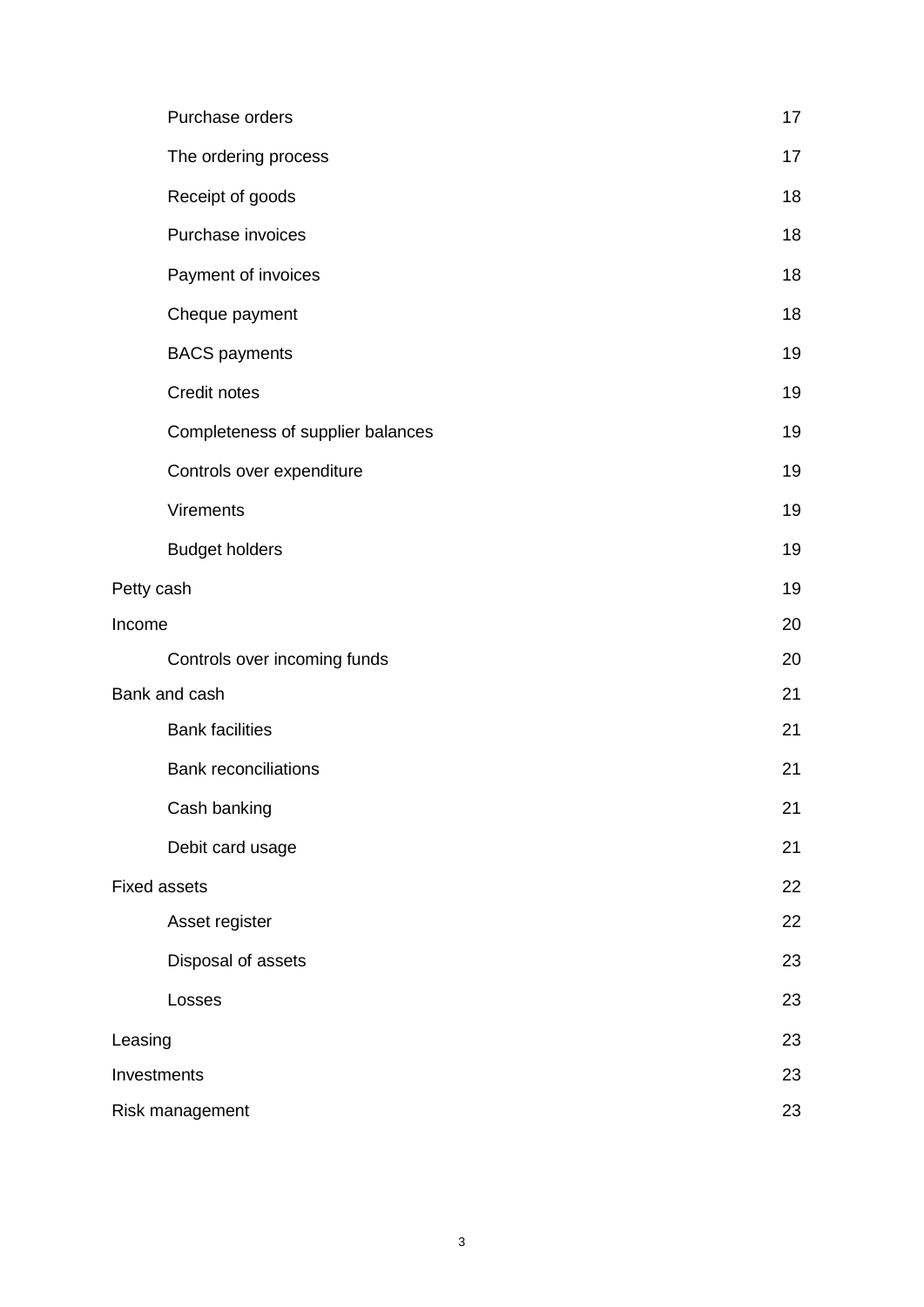## **Introduction**

The purpose of this manual is to ensure that the academy trust maintains and develops systems of financial control which comply with the requirements both of propriety and of good financial management. It is essential that these systems operate properly to meet the requirements of our funding agreement with the Secretary of State for Education, through the Education and Skills Funding Agency (ESFA).

The trust must comply with the principles of financial control outlined in the guidance published by the Education & Skills Funding Agency (ESFA) in the Academies Financial Handbook (2020). This manual expands on that and provides detailed information on the academy's accounting procedures. The manual should be read by all staff involved with financial systems.

#### **Proper and regular use of public funds**

In accordance with the academies financial handbook, the trust must ensure that:

- Spending has been for the purpose intended.
- No trustee, governor, employee or related party has benefited personally from the use of funds.
- All trustees have completed the register of business interests and there are measures in place to manage any conflicts of interest.
- There are no payments to any trustee unless such payment is permitted by the articles and, where applicable, comply with the terms of any relevant agreement entered into with the Secretary of State for Education.
- Their senior officers' payroll arrangements fully meet their tax obligations and comply with the Treasury's directions regarding the employment and contract arrangements of individuals on the avoidance of tax.
- There is probity in the use of public funds.
- A competitive tendering policy is in place and applied.
- There is no disposal of publicly funded assets without the consent of the Secretary of State for Education, where such consent is required.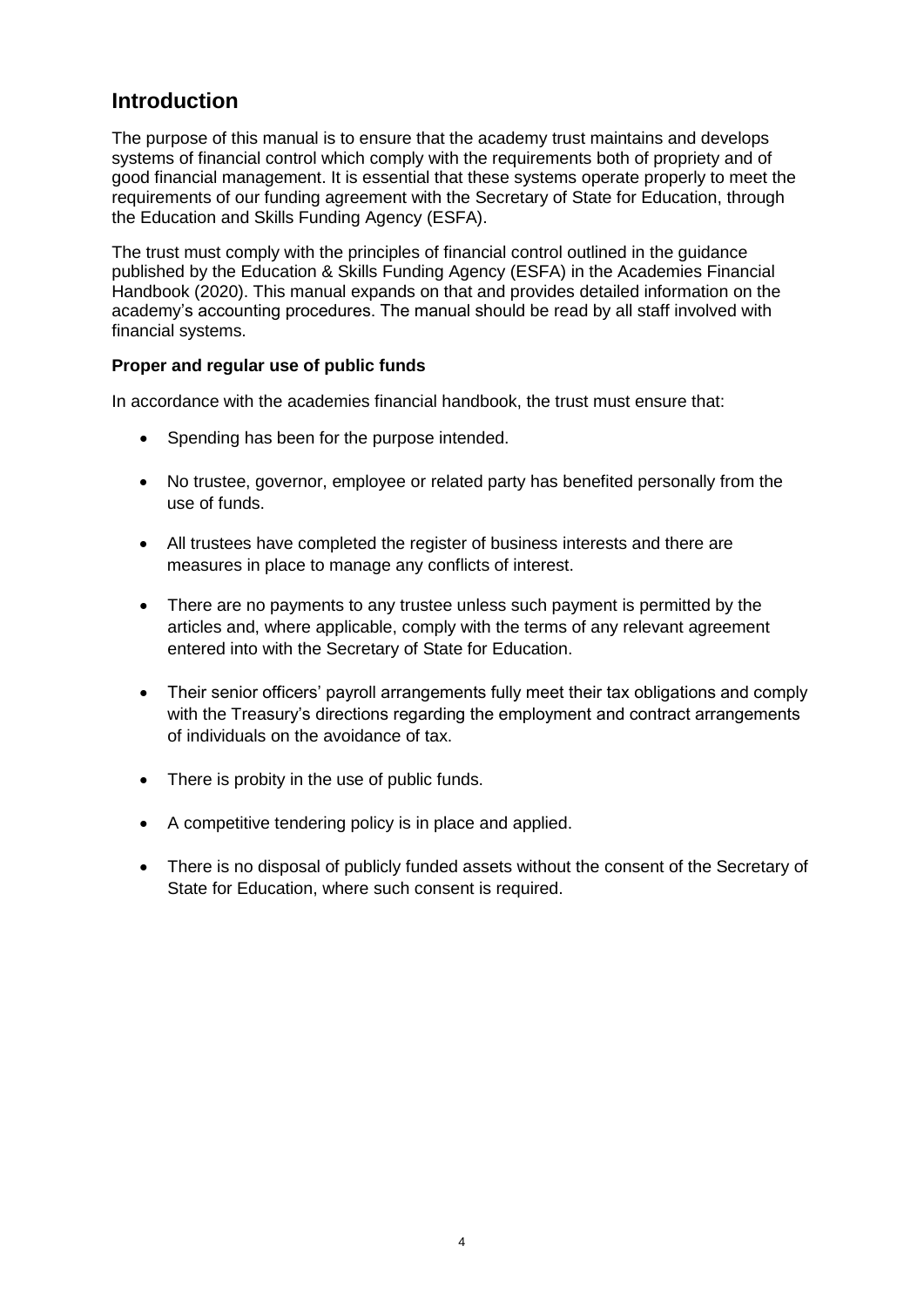## **Responsibilities**

The trust has defined the responsibilities of each person involved in the administration of the academy's finances to avoid the duplication or omission of functions and to provide a framework of accountability for governors and staff.

#### **Governing body**

The governing body has responsibility for ensuring that the trust's funds are used only in accordance with:

- The law
- Their powers under the funding agreement, including the articles of association which set out the powers of the trust and its governance arrangements.
- The academies financial handbook.

The governing body is responsible for the proper stewardship of the trust's funds and for ensuring economy, efficiency and effectiveness in their use. It must also ensure that it uses its discretion reasonably, and take into account relevant guidance on accountability or propriety.

The members of the governing body are charity trustees and company directors.

As charity trustees they are required to:

- Ensure compliance with legal obligations.
- Report on the trust's activities.
- Fulfil the charitable object of the charity as set out in the articles of association.
- Comply with the rules of the charity, as set out in the articles of association.
- Act with integrity and avoid any personal conflicts of interest.
- Not to misuse charity funds or assets.
- Act prudently in the financial management of the charity, avoiding putting the assets, funds or reputation of the charity at risk.
- Exercise reasonable care and skill, using personal knowledge and experience to ensure the charity is well run and efficient.
- Act responsibly, obtaining advice from others, including professional advisers, where appropriate.

As company directors, they are required to:

- Exercise their powers only for a proper purpose of the company.
- Promote the company's success.
- Exercise independent judgement.
- Exercise care and skill.
- Avoid conflicts of interest.

The specific tasks of the governing body are to:

- Approve the academy's budget and minute their approval**.**
- Submit the budget to the ESFA in the form they require by the specified date.
- Notify the ESFA of significant changes to the budget.
- Comply with the ESFA's requirement to obtain its permission before entering into certain transactions.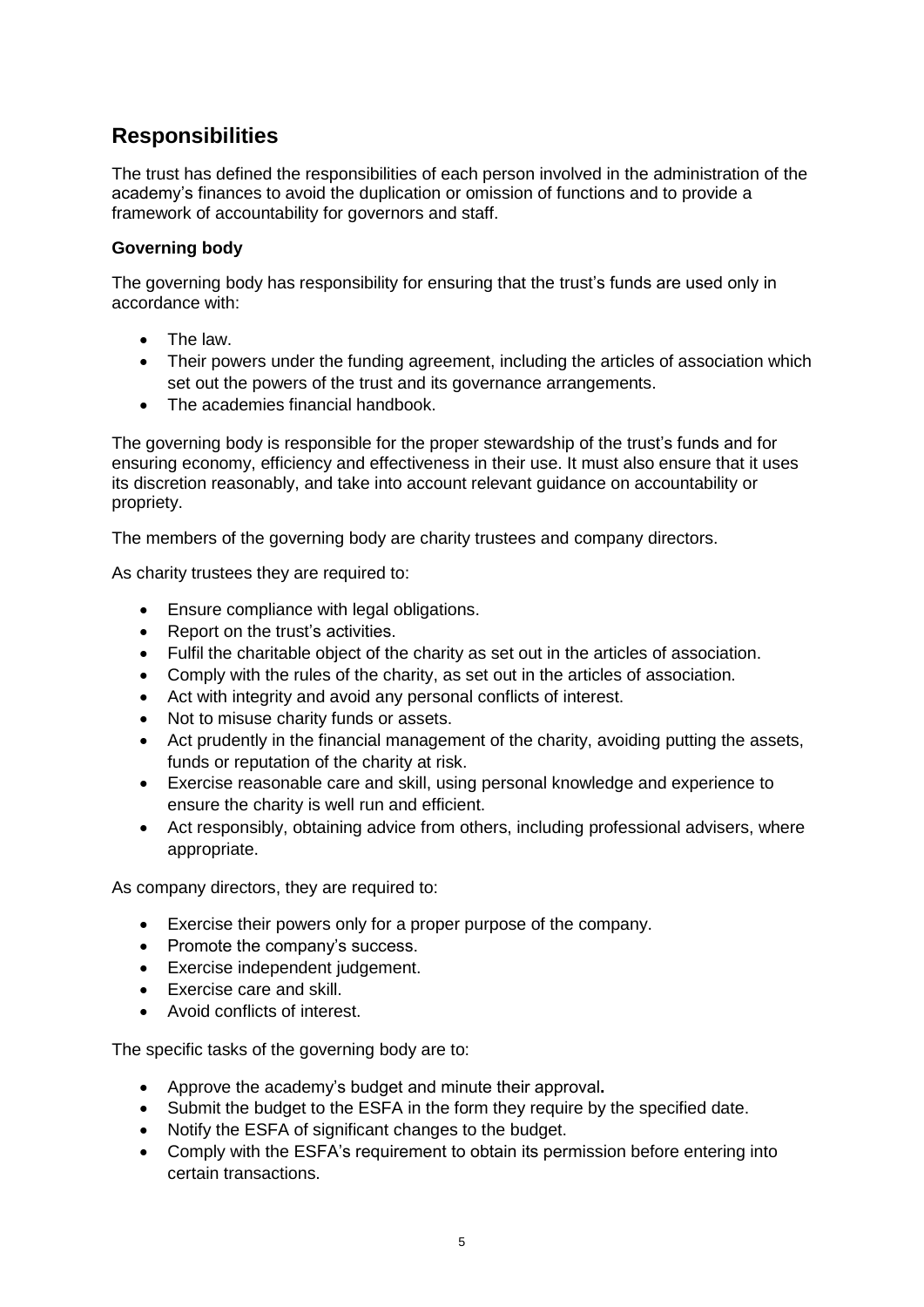- Manage the academy's tax affairs in accordance with legislation and avoid any penalties.
- Have in place:
	- o Sound internal control procedures
	- o Risk management procedures.
	- o Adequate insurance cover.
	- o A business continuity plan.
- Approve the academy's accounting policies.
- Maintain proper accounts.
- Appoint a registered auditor, avoiding conflicts of interest.
- Prepare annual financial statements.

#### **Finance, general purposes, personnel and pupils committee (FGPPP)**

The governing body has established a FGPPP committee, which meets once a term, or more frequently if necessary. This committee is responsible for monitoring and making recommendations to the governing body on matters related to finance and audit. The governing body has:

- o Defined its terms of reference.
- o Prescribed the extent of its delegated authority.
- o Ensured it receives minutes of the committee's meetings.
- o The governing body reviews the FGPPP committee's remit and membership annually.

#### **Audit and Risk – Internal Scrutiny**

As part of the Finance, general purposes, personnel and pupils committee, a programme of internal scrutiny will be established to provide independent assurance to the board that its financial and non-financial controls and risk management procedures are operating effectively.

An internal scrutineer will be appointed and their role will be to:

- give assurance,
- help the trust improve governance, risk, and control arrangements, and
- provide comfort that the leadership is doing the right things in the right way.

#### **Accounting officer**

The accounting officer is the Headteacher who has personal responsibility to the governing body, Parliament and the accounting officer of the ESFA for the resources under their control. The essence of the role is:

- Personal responsibility for the propriety and regularity of the academy's funds.
- Keeping full and accurate accounting records to support the annual accounts.
- Prudent and economical administration.
- The avoidance of waste and extravagance.
- Ensuring value for money.
- The efficient and effective use of all of the resources in their charge.
- The day-to-day organisation, staffing and management of the academy.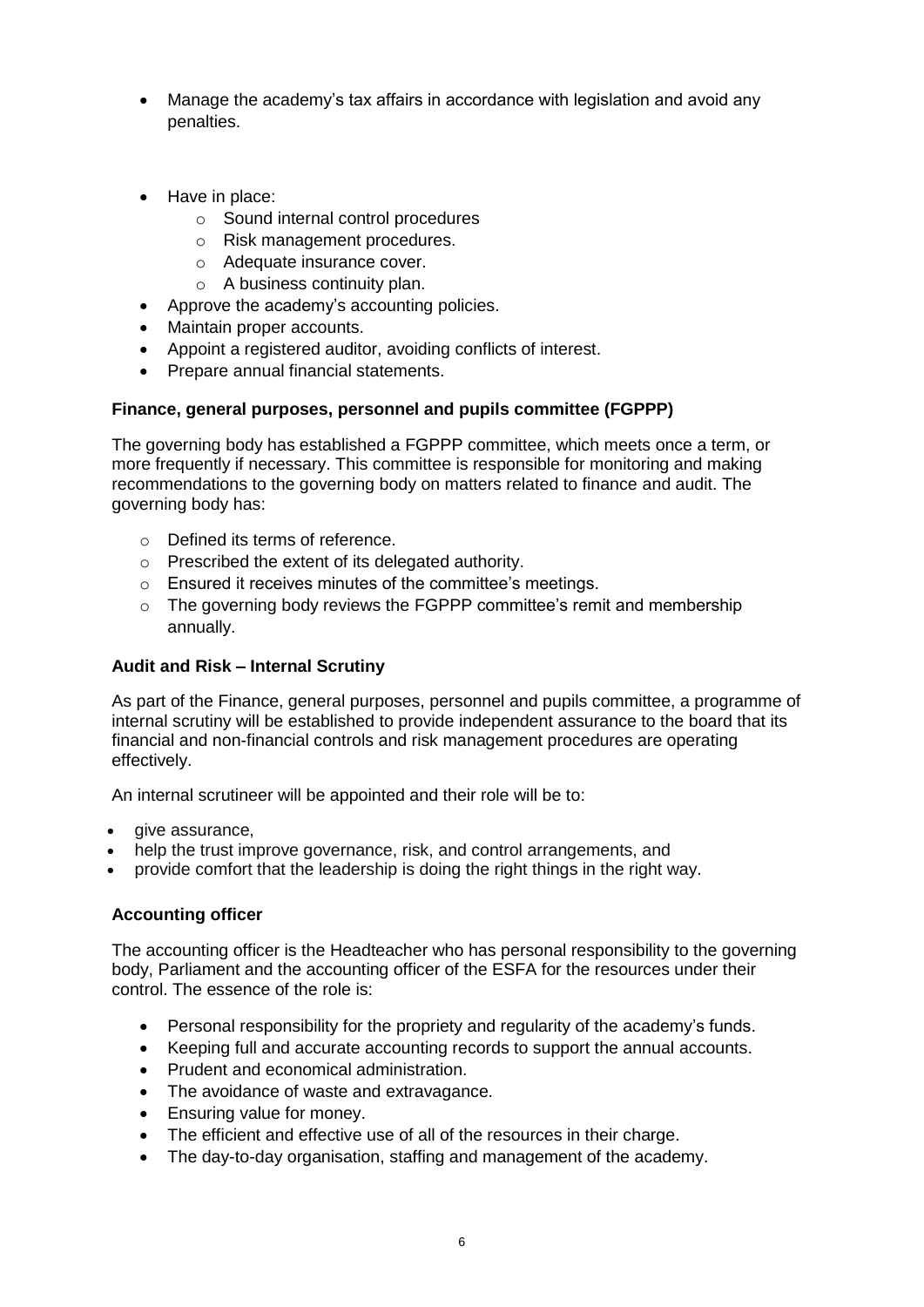The accounting officer must advise the board of trustees in writing if, at any time, in his or her opinion:

- Any action or policy under consideration by the governing body is incompatible with the terms of the academies financial handbook or the funding agreement.
- The board appears to be failing to act where required to do so by the terms and conditions of the academies financial handbook or the funding agreement.

If the board proceeds, contrary to the advice of the accounting officer, and the accounting officer believes that they are in breach of the academies financial handbook or the funding agreement, the accounting officer must advise the ESFA's accounting officer of the position in writing.

#### **Specific financial tasks delegated to the Headteacher**

The Headteacher has delegated responsibility for:

- Leading and managing the academy improvement plan which is underpinned by sound resource planning, and identifies priorities and targets for ensuring that pupils achieve high standards and make progress, increase teachers' effectiveness and secure improvement of the academy's performance.
- Ensuring that all relevant ESFA financial requirements are implemented.
- Establishing and maintaining sound internal financial controls which are managed on a daily basis by the Headteacher and business manager.
- Ensuring the effective implementation of current financial systems and procedures described in the financial procedures manual.
- Ensuring that the funds delegated to the academy are in accordance with their legal entitlement.
- Ensuring draft budgets are compiled for the governing body and appropriate committees.
- Ensuring the efficient and effective deployment of the academy's resources.
- Ensuring that financial reports are produced for the governing body, ESFA and Companies House as required.

#### **Business Manager**

The business manager is the principal finance officer and is responsible for the following financial duties:

- The day-to-day management of financial issues.
- The maintenance of effective systems of internal control.
- The maintenance of the academy's accounting records.
- Preparing and monitoring the budget.
- Reporting the academy's results to the Headteacher and governing body.
- Providing financial advice to the Headteacher and governing body.
- Ensuring that the annual financial statements are properly presented and adequately supported by the underlying books and records of the academy.
- Ensuring that the academy receives all of the income to which it is entitled.
- Ensuring the accuracy and integrity of the academy's payroll.
- Making purchases in accordance with the academy's procurement policy.
- Managing specific projects, eg capital projects.
- Obtaining legal advice when appropriate.
- Ensuring regular communication with the responsible officer and auditors.
- Liaising with budget holders and providing regular reports
- **Ensuring the register of business interests is updated.**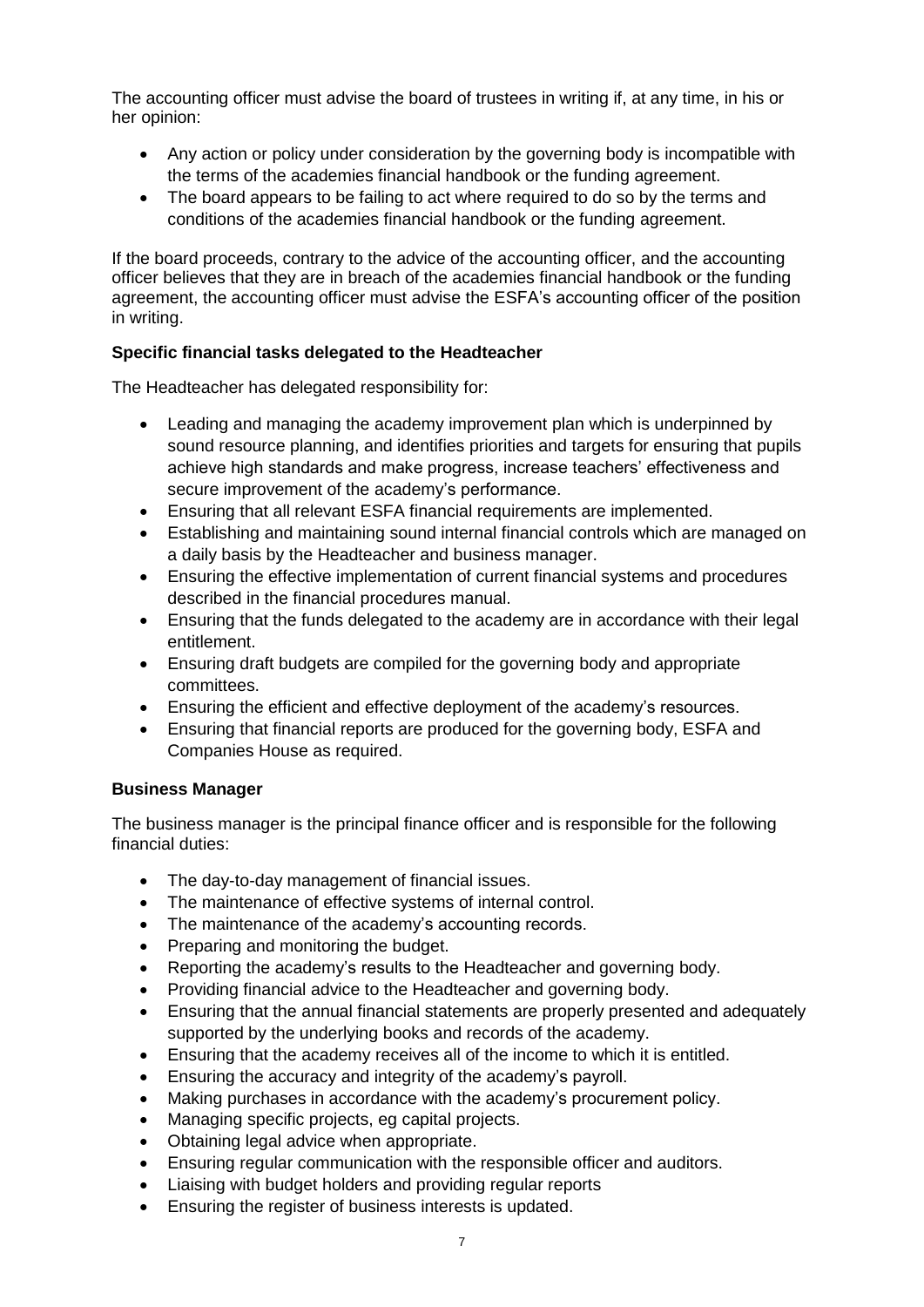Lead officer for the FGPPP committee.

#### **Business Support Administrator**

The Business Support Administrator is responsible for:

- Maintaining the academy's accounting records.
- Ensuring financial procedures are adhered to at all times.
- Preparation of monthly payroll information.
- Managing petty cash.
- Maintaining sample signature lists.

### **Register of business interests**

The governing body and members of staff who can influence buying decisions recognise their responsibility to avoid any conflict between their business and personal interests and those of the trust.

The academy therefore maintains a register of the business interests of each governor. member of staff with significant financial responsibilities, their relatives and other individuals who may exert influence. The register includes:

- Interests with suppliers from which the academy may wish to buy goods or services.
- Interests in the appointment, salary, promotion or conditions of service of members of staff.
- Declaration of close family relationships between members or trustees and between members or trustees and the academy's employees

The information in the register is taken into account whenever buying or staffing decisions are made. Any governor or member of staff who has an interest in a business tendering for a contract does not form part of the committee awarding the contract. Any governor or member of staff who has an interest in the appointment, salary, promotion or conditions of service of a member of staff does not form part of the committee recommending or deciding these.

Governors and members of staff are required to inform the trust of any changes in their interests as these arise so that they can be entered in the register. The register is also updated annually. Nil returns are obtained as appropriate. Any governor or member of staff who is unwilling to declare their interests or complete a nil return is not permitted to influence a buying or staffing decision.

The minutes of the full governing body, FGPPP committee, or any other committee which can influence a buying decision record a standard agenda point seeking updates to governors' business interests.

The only exception to the requirement to disclose a business interest is that if the interest is so distant or small that no ordinary right-thinking person would expect it to influence a person who might have dealings with the firm concerned. In such cases, it need not be disclosed. An example is a modest shareholding in a large public company even if the trust has or may have dealings with the company.

The register is freely available for inspection by governors, staff and parents.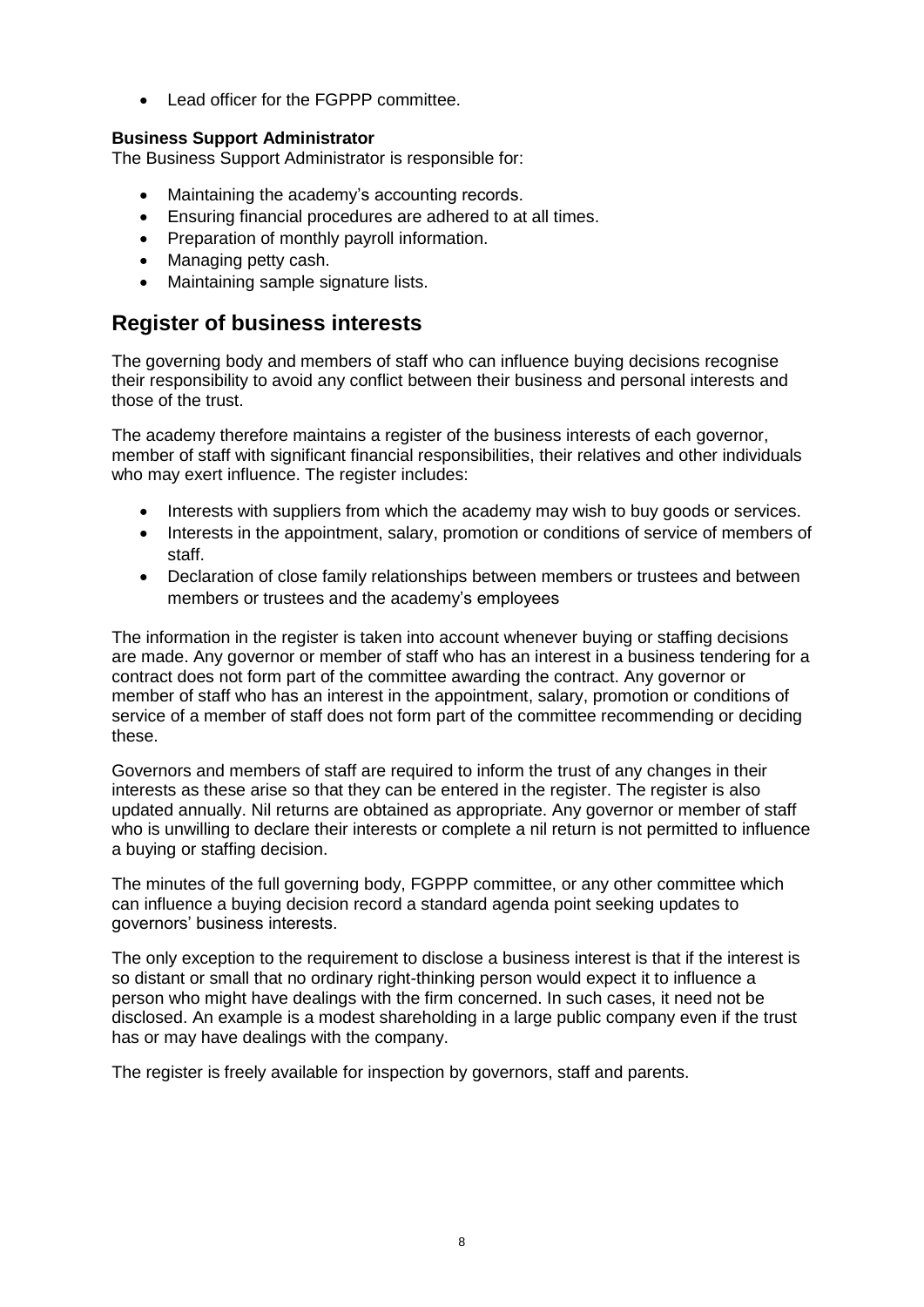#### **Receipt of gifts, hospitality, entertainment and other services**

Governors and members of staff involved in making buying decisions do not accept excessive, frequent or regular gifts, hospitality, entertainment or other services from existing or prospective suppliers. When considering whether to accept such offers, they consider whether they could affect their independence or cause concern that they might affect their independence. Governors and members of staff are required to inform the trust of such offers as they arise.

#### **Private use**

The academy does not obtain goods or services for the private use of governors and members of staff. Governors and members of staff may not:

- Hold any interest in any equipment or property held or used for the academy.
- Acquire any interest in the disposal of academy equipment or property at the end of any contract between the academy and any third party.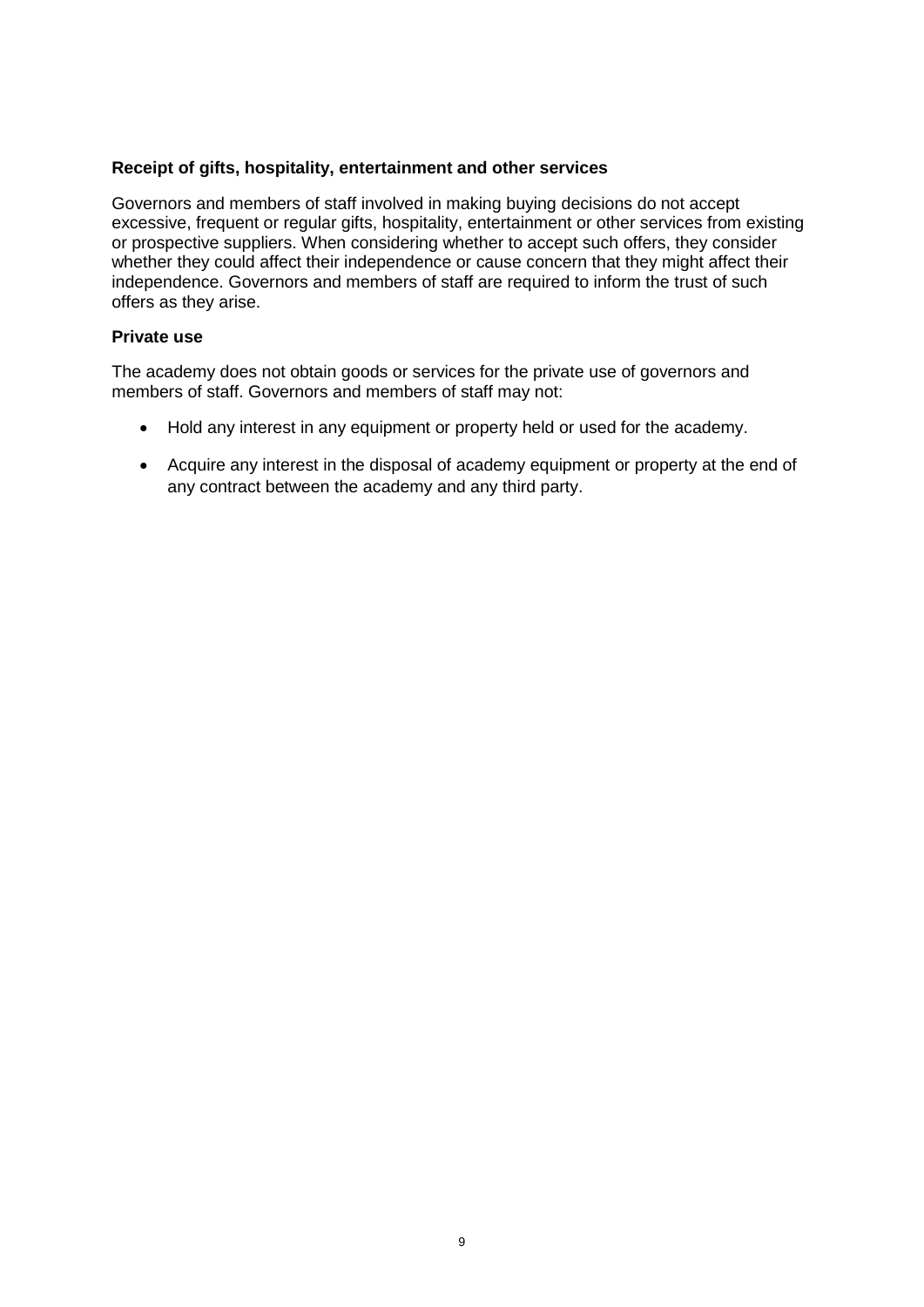## **Audit**

The trust has appointed statutory auditors, who are registered under the requirements of the Companies Act, to carry out an audit and certify that the accounts are 'true and fair'. The auditors are engaged to carry out a 'true and fair' audit and a regularity audit. The engagement letter complies with the requirements of the ESFA for regularity auditing. Additional services are not supplied but, should they be, these will be subject to a separate letter of engagement.

The letter of engagement:

- Provides for the removal of the auditors before the expiry of their term of office in exceptional circumstances. Proposals to remove the auditors require a majority vote of the members of the trust board.
- Requires the auditors to state their reasons if they resign from office.

The board must notify the ESFA immediately of the removal or resignation of the auditors:

- In the case of removal, the trust board must notify the ESFA of the reasons for the removal.
- In the case of resignation, the auditors must copy to the ESFA a statement of their reasons.

An accounting officer's statement on governance, regularity, propriety and compliance is included in the trust's annual report. A review of this statement is included within the external auditors' remit and their opinion on this is addressed jointly to the trust and the ESFA.

The accounting officer also has a responsibility to advise the governing body and the ESFA of any instances of irregularity or impropriety, or non-compliance with the terms of the trust's funding agreement.

#### **Insurance**

The Academy is a member of the Department for Education's Risk Protection Arrangement.

Insurance for vehicles and engineering inspections not covered by the RPA are covered separately by Zurich Insurance. This is reviewed and renewed annually.

Details of all insurance policies held by the academy are kept in the office of the business manager.

The insurers are notified of all new risks which require insurance or any other alteration affecting existing insurance on a timely basis.

The trust does not give any indemnity to a third party without the written consent of their insurers.

The trust immediately informs its insurers of all accidents, losses and other incidents, which may give rise to an insurance claim.

Claims under an insurance policy are authorised by the business manager prior to submission to the insurance company.

Any member of staff using their car for academy purposes amends their personal insurance for this.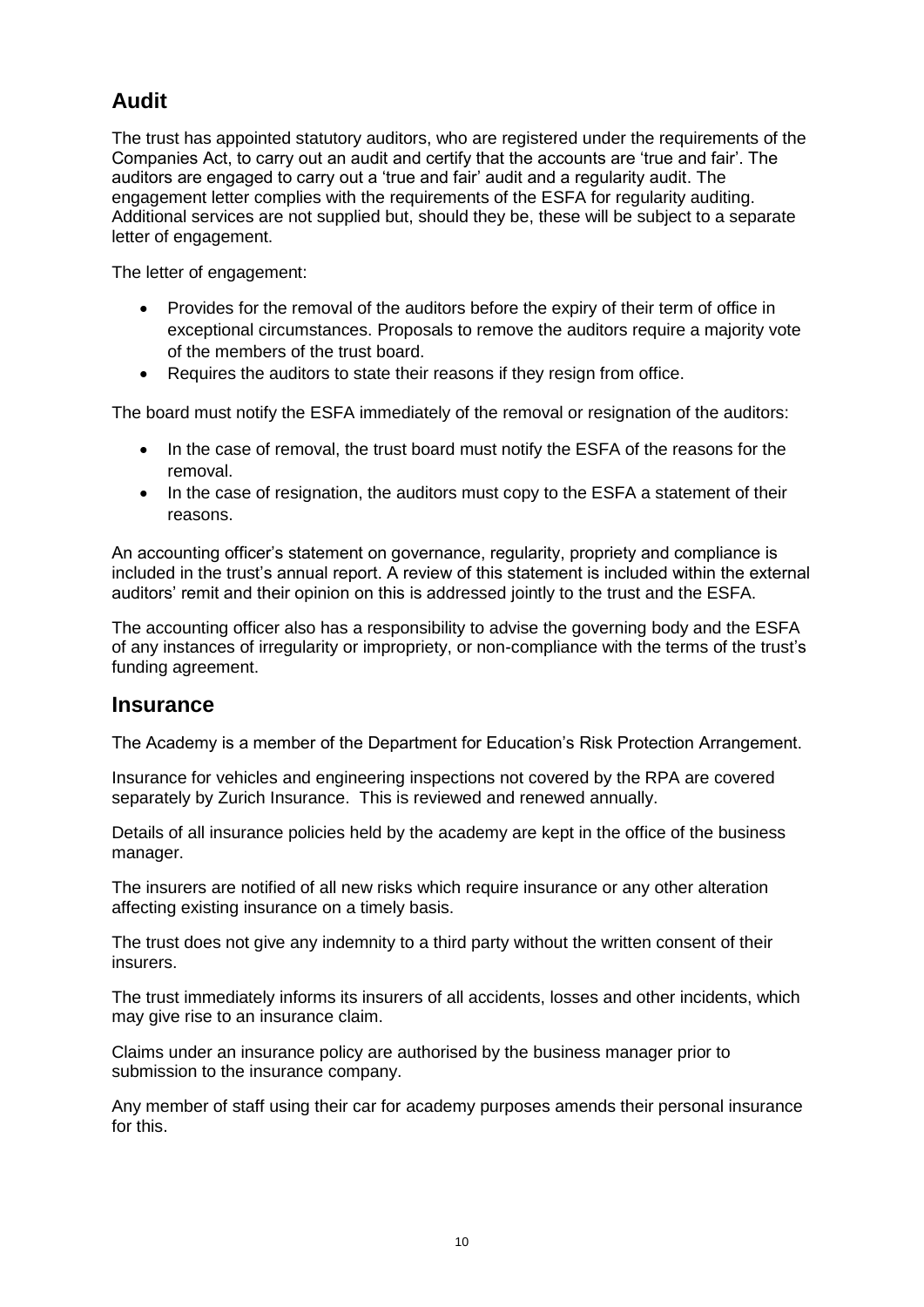## **Taxation**

The academy abides by the procedures issued by the HMRC (Her Majesty's Revenue & Customs) in connection with VAT.

The academy keeps potential 'trading' activities under review and considers whether to set up a subsidiary trading company.

## **Academy improvement plan and budgeting**

#### **Budgeting**

The governing body has a three-year improvement plan, which explains how it intends to use its resources to achieve its aims and objectives. The three year budget derives from this plan.

The plan takes account of:

- The educational priorities for the academy.
- Likely demographic changes affecting pupils and staff.
- The building and repair maintenance programme.
- Repair and renewal programmes for furniture, fittings and equipment.

The plan is reviewed on an annual basis and updated in the light of new information and changed priorities.

The budget is constructed using the following processes:

- An estimation of income, including grant and other income such as income from lettings.
- An estimation of staffing costs, based on a staff salary calculator and taking into account known appointments, retirements and rates of pay.
- An estimation of other expenditure based on service level agreements and likely cost trends.
- The identification of potential savings.
- The allocation of curriculum budgets to departments, using a transparent formula to allocate funds equitably in line with need and academy priorities.
- Managing planned levels of unspent balances ensuring that the resulting annual surplus or deficit is in line with plans to recover from an overall deficit position, or build up unspent balances to fund future improvement plans.

The budgeting process starts at the beginning of the spring term each year. The business manager draws up a draft budget for the following financial year. This is submitted to the FGPPP committee for their review, discussion and amendment if appropriate. The budget is then submitted to the full governing body for formal review and approval, before sending to the ESFA by their specified deadline.

The governing body may not set a deficit budget. If an unplanned deficit occurs during the financial year, the trust must notify the ESFA as soon as it is aware of this.

The budget can only be amended for virements after it has been approved by the governing body and sent to the ESFA. Budget holders cannot exceed their budget allocation, unless they have the written approval of the Headteacher.

The FGPPP committee formally monitors the implementation of the academy's budget on behalf of the governing body.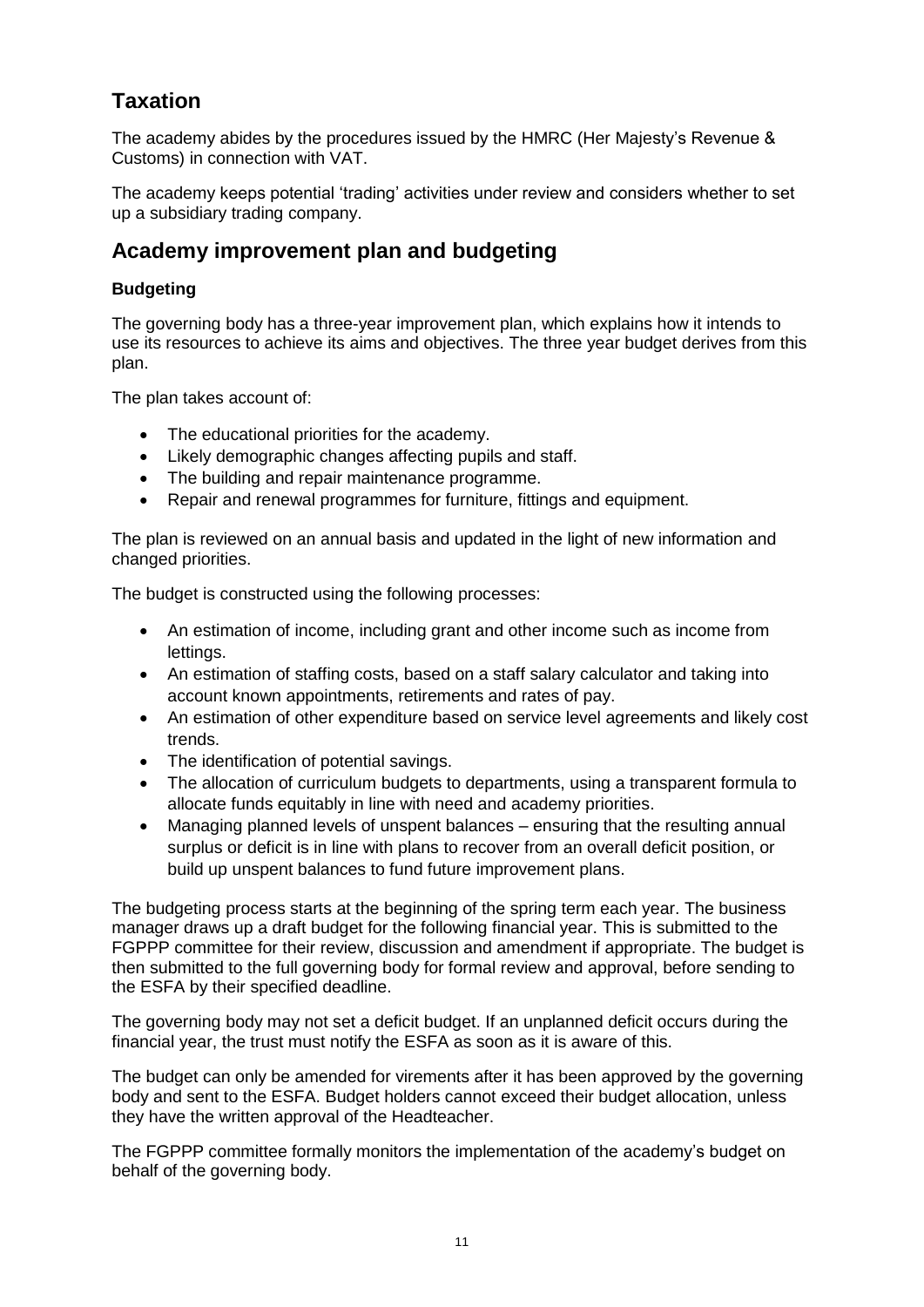#### **Budget monitoring reports**

The academy's budget monitoring reports display the following information in columnar format:

- The annual budget approved by governors.
- The actual spend to date.
- Commitments.
- The percentage of the budget spent and committed.
- End-of-year projections.

Budget holders receive half termly reports showing budgeted expenditure, actual expenditure on an accruals basis and commitments.

## **Cash flow**

The business manager is responsible for preparing cash flow forecasts to ensure that the academy has sufficient funds available to pay for day-to-day operations. If significant balances can be foreseen, steps are taken to invest the extra funds. Similarly plans are made to transfer funds from another bank account or to re-profile general annual grant to cover potential cash shortages.

## **Computerised accounting system**

The trust's accounting system is computerised. Access to the system is restricted to the trust's employees and those authorised by the Headteacher, such as an outside bursarial service. The system is accessed by passwords, which are changed routinely. Passwords are only known by the relevant member of staff and the system manager. Passwords are changed immediately if an employee is aware that an unauthorised person has learnt their password. If an outside provider uses the computerised accounting system, they are given their own user id and password.

Software is installed on the academy's computer systems to detect viruses, spyware, and other malicious threats. Regular updates are used to ensure that the latest threats are detected. There is also a facility for cleaning up infected files.

Reviews are carried out to ensure that access rights and levels of access are still relevant to the responsibilities of individual users. Access for staff who are no longer employed by the trust is removed as soon as the staff member leaves.

The system is backed up daily by the ICT Technician. A full weekly backup is taken and not overwritten for three weeks. Backup media are stored in a secure fire-proof location on the trust's premises. A second copy is stored off-site so that these are available in the event of a disaster. A backup is always made before any major change to the system, such as an accounting software upgrade.

A hard copy of the nominal ledger and audit trail is printed each month and stored separately from the accounting system.

The trust complies with the requirements of the Data Protection Act 2018 (including the General Data Protection Regulation).

Alterations to any original documents such as cheques, invoices, orders and other vouchers are made clearly in ink and initialled. The use of correcting fluid or the erasure of information is not acceptable.

All accounting records including invoices, delivery notes, bank statements etc are retained in hard copy for six years, plus the current year, in a secure area.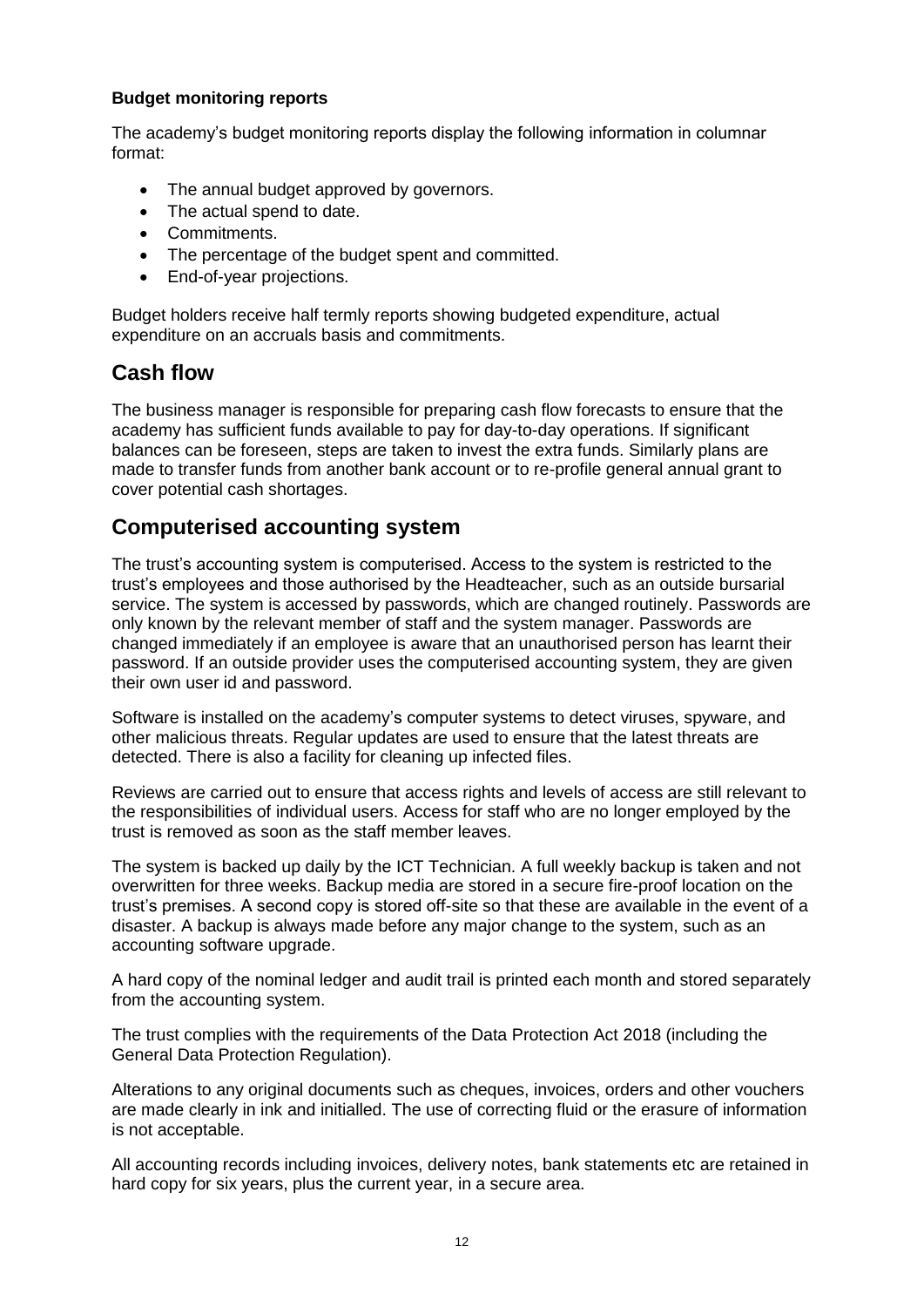#### **Transaction processing**

All transactions input to the accounting system must be authorised in accordance with the procedures specified in this manual. All journal entries must be documented on the appropriate journal form, recorded in the journal book and authorised by the business manager before being input to the accounting system.

The business manager obtains and reviews system reports to ensure that only regular transactions are posted to the accounting system. The report obtained and reviewed includes:

- Weekly audit trails.
- Management accounts summarising expenditure and income against budget at budget holder level.

#### **Reconciliations**

The business manager is responsible for ensuring that the following reconciliations are performed each month, and that any reconciling or balancing amounts are cleared:

- Sales ledger control account.
- Purchase ledger control account.
- Payroll control account.
- All suspense accounts.
- Bank balance per the nominal ledger to the bank statement.

The business manager signs all reconciliations as evidence of review.

## **Authorised signatories list**

An authorised signatory list, including specimen signatures and covering all key financial systems, is held in the finance office for reference purposes.

## **Payroll**

The governing body formally approves all appointments, terminations and salary levels. They have established procedures to:

- Ensure personnel are competent, suitably qualified and trained to a level consistent with their responsibilities.
- Provide clear statements of criteria for personnel selection.
- Provide formal job descriptions.
- Ensure that the cost of all appointments, re-gradings and any other changes in conditions of service of staff can be met within the resources available to the academy.

The Business Manager maintains a list of staff employed by the trust and their current salaries, which has been authorised by the governing body.

The academy uses the services of a payroll agent and the contract between the academy and the agent includes:

- The responsibilities of the academy and the payroll bureau.
- The responsibility for making returns to HMRC and the dates by which these returns should be made.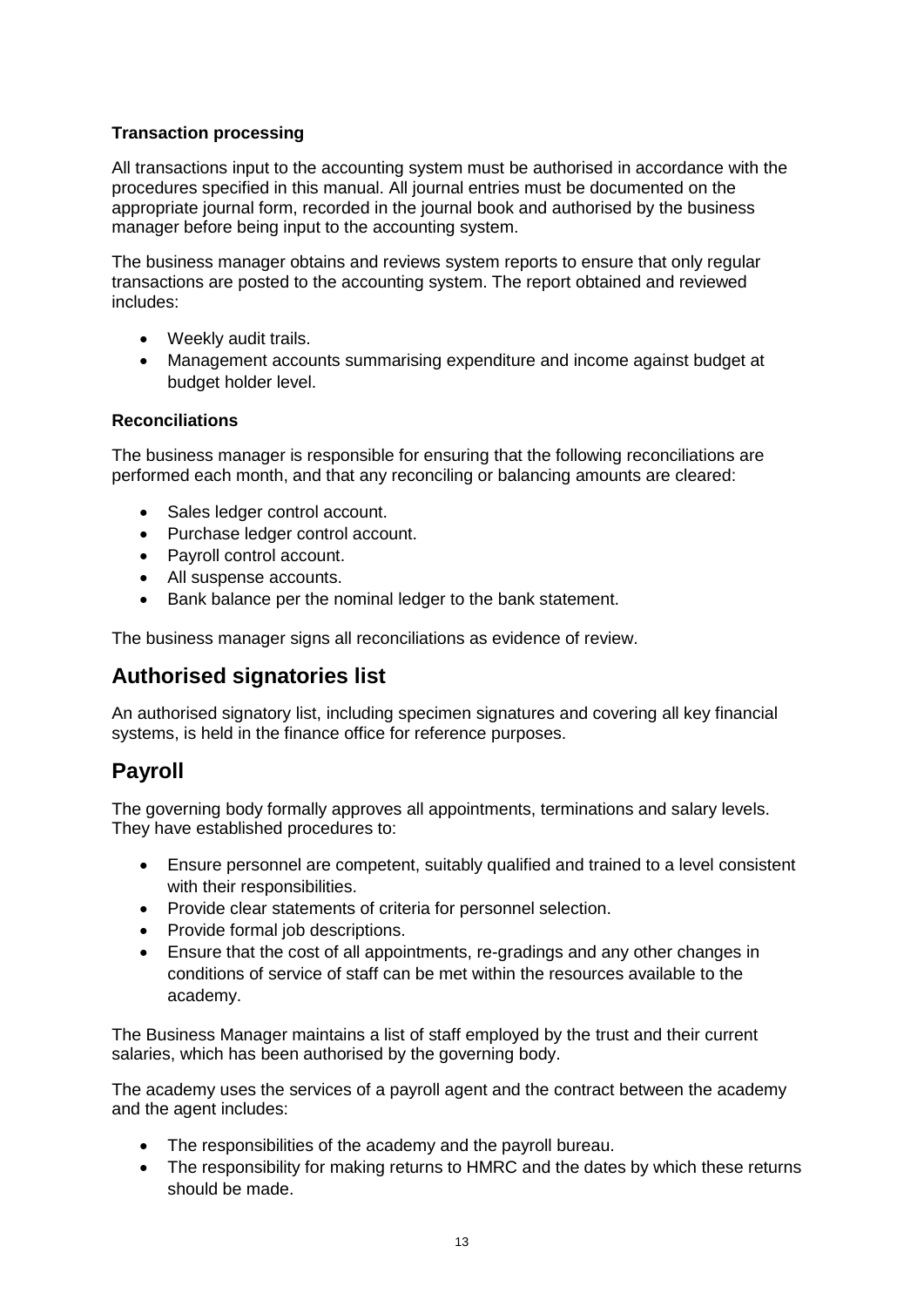- Details of ownership of programs and data files.
- Responsibilities for the control and accuracy of data.
- Details of authorised signatories for payroll amendments.
- Back up provisions.
- A schedule of reports to be sent to the academy for financial and personnel monitoring purposes.
- An agreement as to the response time and costs that will be charged for any additional data or reports required by the academy.
- Provision for access for academy staff and auditors.

The payroll agent processes the staff payroll only on the written instructions of the Headteacher and the business manager. They do not process salary changes authorised by the person whose salary is changing. The chair of governors notifies any changes to the Headteacher's salary to the payroll agent.

Payments are made as follows:

- Net payments to staff, by BACS, to employees of the trust.
- Overtime claims, as part of net payments to staff, through the payroll.
- Expense payments, through the payroll.

Access to personnel files is restricted to the Headteacher and the business manager.

No individual is treated as 'self-employed' without the clearance of HMRC.

#### **Monthly procedures**

- The Business Support Administrator ensures that expenses and overtime have been validly incurred and appropriately authorised. Claims are not returned to claimants after this check has been carried out.
- The business manager ensures these checks have been carried out and authorises the information to be sent to the payroll agent.
- The business manager checks the payroll printout received from the payroll agent to ensure that it is only paying its own staff at the correct rates.
- The business manager authorises the payroll agent in writing to make the salary payments.
- A monthly print-out of amounts paid to employees is retained by the academy and initialled by the Business Support Administrator and business manager as evidence of the checking and authorisation procedure.
- The business manager checks gross pay as per the payroll to personnel records annually.
- The business manager prepares payments to the HMRC, Teachers Pensions, LPGS, Prudential, Unison and GMB (monthly payovers).

#### **Failure of the payroll system**

Monthly salary payments are transmitted via the payroll agent. The transmission to bank takes place at least three working days before the payment date. Therefore the academy should be aware of any difficulties at least three working days in advance, thus minimising risk.

The trust's bank has been consulted regarding a possible failure to the payroll system or the usual method of transmission. In the event that pay details could not be transmitted to the bank via the usual system, the payroll database would be emailed directly to the bank and the content checked via telephone. The bank would arrange payments directly.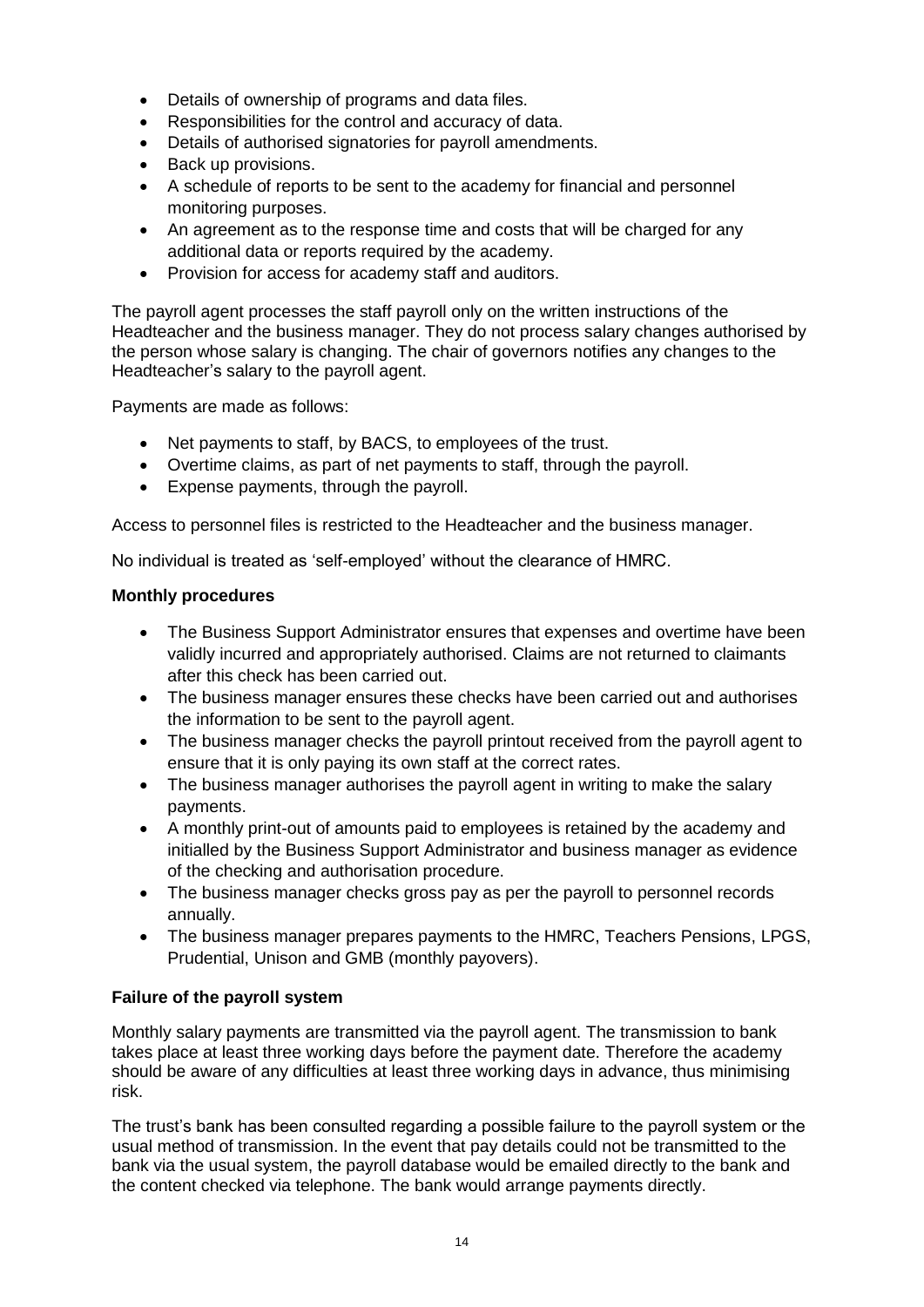In the event of total IT failure at the academy, payments would be discussed directly by telephone with the payroll agent.

## **Purchasing**

The governing body makes their buying decisions in accordance with the principles of 'best value' probity and accountability. Contracts are placed on a competitive basis and the reasons for selecting a supplier are minuted. Divisible contracts are prohibited.

The health and safety competence of contractors is assessed.

Only contractors registered with their professional or trade association are employed to carry out major work at the academy.

#### **Approved suppliers**

The finance office maintains a database of approved regular suppliers.

The finance office selects suppliers on the basis of their capacity to provide quality, quantity, service, timely delivery and price competitiveness. Volume discounts and credit terms are taken into account. Consortia are used where they provide value for money.

Suppliers are selected from:

- **Business directories**
- Trade journals
- Supplier catalogues and mailshots
- Information from other academies
- Information provided by the ESFA

The listing of approved suppliers is reviewed and approved on an ongoing basis by the business manager.

#### **Tendering**

All purchases with a value of £25,000 or more should be put out to formal tender. The trust advertises throughout the member states of the European Community where there is a legal requirement to do so. Where purchases exceed £50,000 in value the governing body seeks the agreement of the ESFA to invite tenders. Where appropriate, the suppliers invited to tender are drawn from the approved list maintained by the finance office.

Where required by the conditions attached to a specific grant from the DFE/ESFA, the relevant body's approval is obtained before accepting a tender.

- The following tendering procedures are followed:
- The budget holder prepares a specification, which is authorised by the Headteacher and sent to at least three suppliers.
- The invitations to tender include:
	- o An introduction/background to the project.
	- o The scope and objectives of the project.
	- o Any technical requirements.
	- o Implementation details for the project.
	- o The terms and conditions of the tender.
	- o The form and date of response to the trust.

The use of brand names is avoided and, where appropriate, a European or British Standard or other quality guideline is sought. Reference is made to appropriate safety standards and fire and health and safety regulations.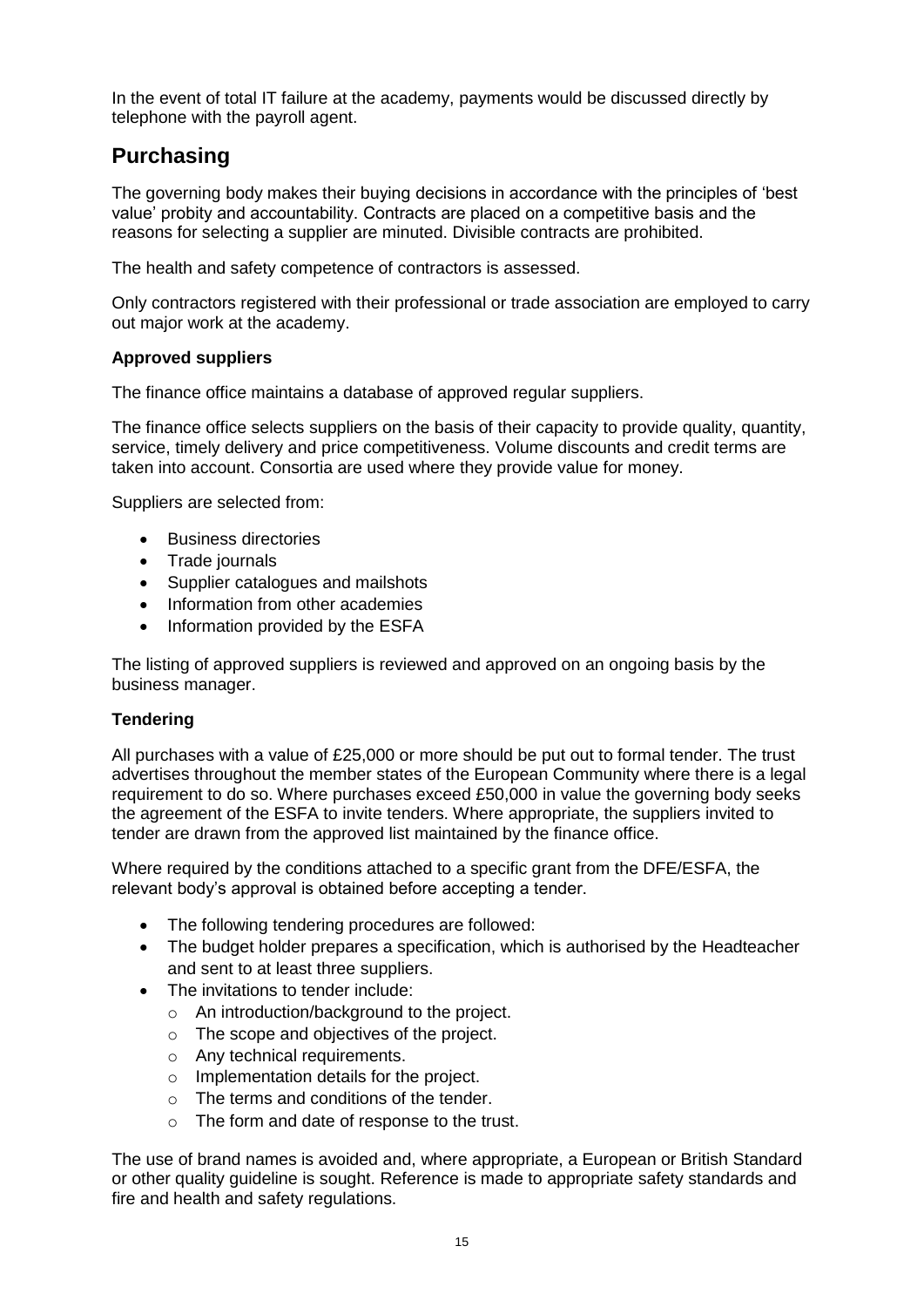- All replies are addressed to the business manager in a plain sealed envelope marked 'Tender'.
- No supplier is allowed to amend their tender after the fixed date for receipt.
- All tenders are opened at the same time by staff authorised to do so. Two persons should be present for the opening of tenders (normally the Headteacher and business manager) plus a member of the FGPPP committee, in the case of higher value tenders.
- The following information is recorded:
	- o The date and time of opening.
	- o The names and signatures of those present.
	- o The value of each tender.
	- $\circ$  Details of suppliers who declined the invitation, or failed to submit a tender.
	- $\circ$  Any omissions in the submission, for example, documents, signatures, missing data.
- Late tenders are rejected and retained unopened until the contract is awarded. They are then returned to the tenderer with an explanatory note.
- Where contracts under seal provide for payments to be made in instalments, the Headteacher ensures a contract register is maintained which shows the state of the account on each contract together with related professional fees and other payments.
- The FGPPP committee make recommendations as to which tender to accept. The decision as to which tender to accept is made by the full governing body.
- The reasons for accepting a particular tender are in accordance with the trust's best value policy.
- Suppliers: the following points are considered when deciding which tender to accept:
	- o Qualifications, technical ability and experience.
		- o Pre-sales demonstrations.
		- o After sales service.
		- o Quality procedures.
		- o References from existing customers.
		- o Financial status.
	- o Professional indemnity insurance.
- Cost: the following points are considered when deciding which tender to accept:
	- o Overall price.
	- o Unit price for parts of the product or service.
	- o The possibility of 'hidden costs'.
	- o Scope for negotiation.

#### **Quotations**

Quotations are obtained as follows:

o Purchases of £5,000 to £24,999, – three written quotations.

The academy keeps a record of suppliers who have been contacted but who have declined to provide a quotation.

#### **Purchase orders**

The financial limits of delegated authority as approved by the Governing Body for entering into commitments and ordering goods and services are as detailed below:

| Headteacher                       | £25,000                               |
|-----------------------------------|---------------------------------------|
| <b>Business Manager</b>           | £25,000                               |
| <b>Cost Centre Budget Holders</b> | Up to their budget allocation or £500 |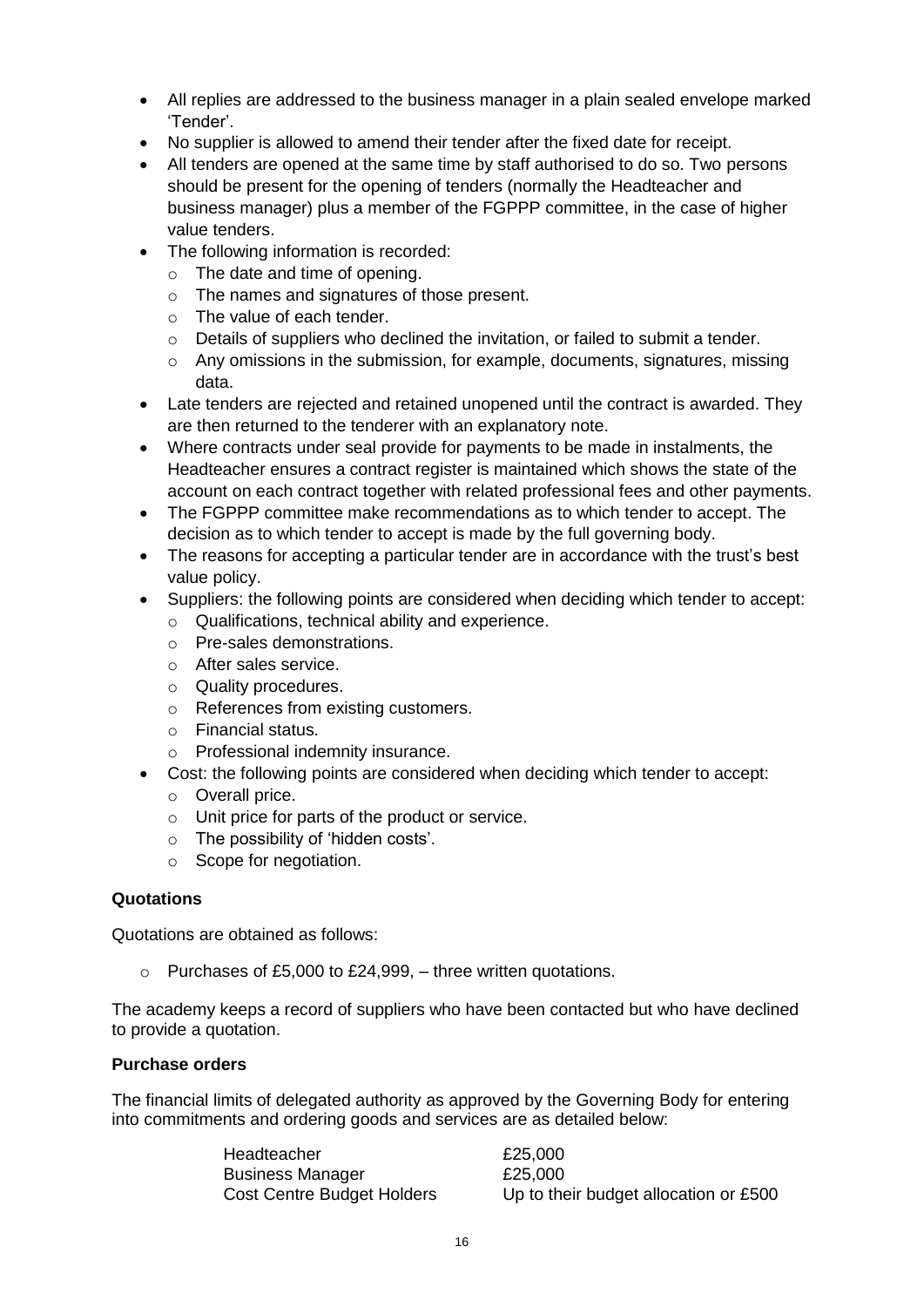Computerised, pre-numbered orders are used for all goods and services and orders are placed through the receptionist.

Orders are only made by telephone in exceptional circumstances and then confirmed in writing. A copy of any spoiled order is retained, and marked as such. Official academy orders are not generated for the private use of individuals.

#### **The ordering process**

- The budget holder raises and signs a requisition form stating the number of items and price of the order to be raised.
- The budget holder sends the requisition to the reception who checks that the budget holder has sufficient funds for the purchase.
- The reception generates a two-part official computer order.
- The business manager approves and signs the official order before it is despatched.
- The reception distributes the copy orders as follows:
	- $\circ$  Top copy (official order) to the supplier.
	- o The second copy is retained in the reception.
	- $\circ$  The third copy is returned to the originator.
- The computer records all orders placed that have not yet been invoiced. The finance office provides a list of orders to the relevant budget holders on request.
- Cancelled orders are marked as such, with the reason for cancellation, and retained in the reception.

#### **Receipt of goods**

- All goods received are delivered to the main reception who carries out a check to ensure that the delivery is complete.
- If the delivery is only partly fulfilling an order, the reception maintains a record of this.
- The reception follows up any shortages or defective items with the supplier.
- The reception records shortages or defective items in the orders file.

#### **Purchase invoices**

- The Business Support Administrator records invoices on the computer as soon as they are received by the academy.
- The Business Support Administrator checks the invoice against the order and delivery note and evidences this on the grid stamp.

#### **Payment of invoices**

The limits of delegated authority as approved by the Governing Body for authorising invoices for payment are as detailed below. There is no limit set for the Headteacher as control over the level of authorisation has already been applied in the ordering process.

| Headteacher             | No limit |
|-------------------------|----------|
| <b>Business Manager</b> | £25,000  |

The Business Support Administrator reviews the creditors' ledger regularly and selects invoices for payment.

It is the policy of the academy to pay all invoices by the due date and to take advantage of any discounts available for early settlement where this is to the academy's advantage.

Invoices are paid within 30 days unless they are disputed.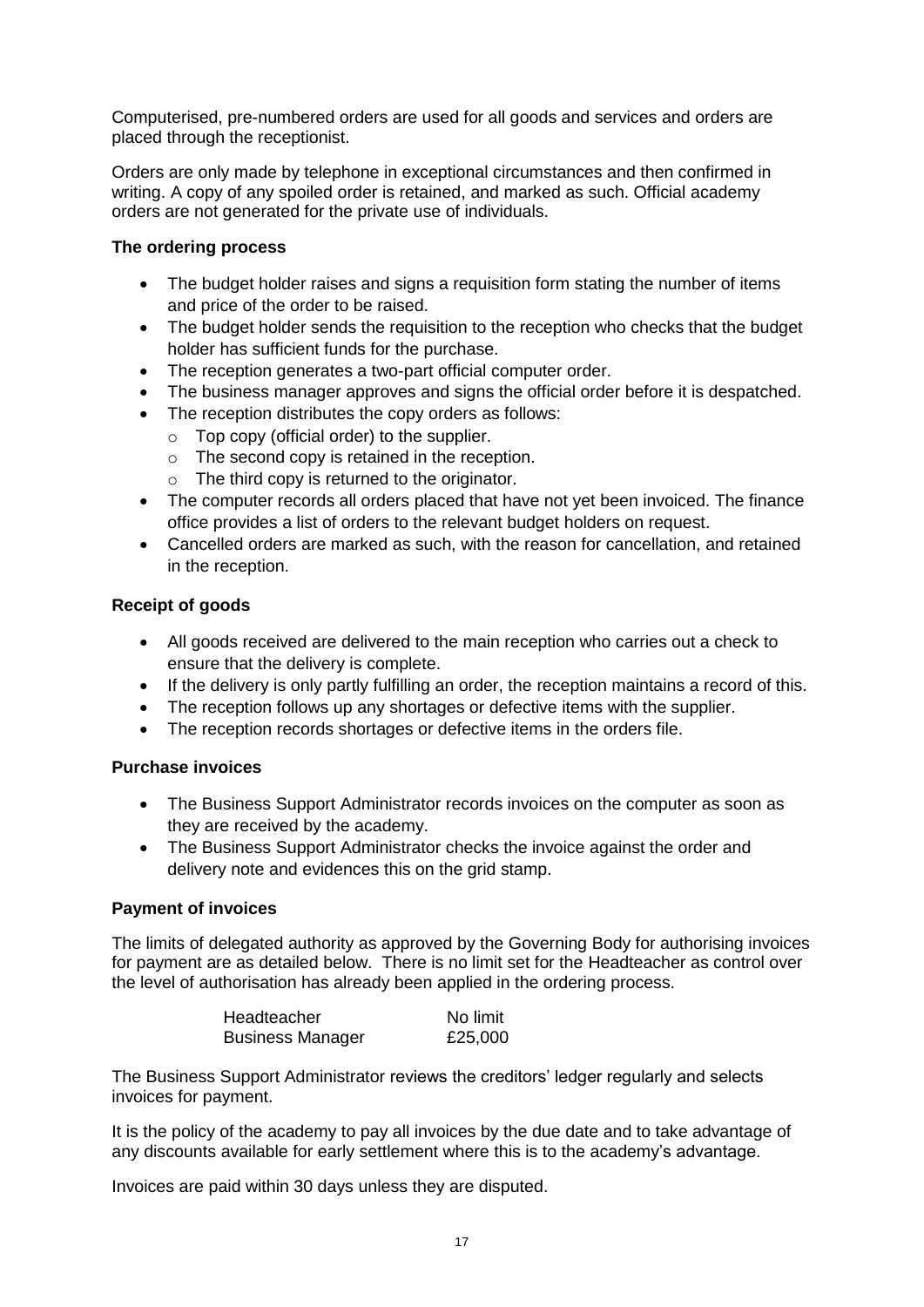Payment is made when the Business Support Administrator has made the following checks:

- The purchase is recorded on the purchase ledger.
- The purchase represents valid academy expenditure.
- Goods or services were ordered using the academy's ordering policy.
- Goods or services have been received and checked to the order and delivery note.
- Payment has not already been made.
- Prices agree with quotations, tenders, contracts or catalogue prices.
- The arithmetic on the invoice is correct.
- The invoice has been correctly coded.
- Discounts have been taken where applicable.
- VAT is properly accounted for and not claimed on pro-forma invoices.

The Business Support Administrator completes the relevant sections of the grid stamp. The business manager authorises payment, having ensured that the budget holder has signed the order and that all of the academy's procedures have been followed.

#### **Cheque payment**

The supporting documentation is passed to the cheque signatories together with the cheque for signing. All cheques raised require two signatures. The cheque signatories initial the invoices they have seen as a record to show that they were signing for valid academy expenditure and that the relevant pre-checking process had been carried out by the finance office.

#### **BACS payment**

Payment by BACS is subject to the same level of control as cheque payments.

The financial limits of delegated authority as approved by the Governing Body for signing cheques/BACS payments are detailed below.

| Headteacher             | No limit |
|-------------------------|----------|
| <b>Business Manager</b> | £65,000  |

#### **Credit notes**

Credit notes are attached to the relevant invoices when they are received.

#### **Completeness of supplier balances**

Invoices and credit notes are posted to the computer as soon as the academy receives them.

The Business Support Administrator reconciles individual supplier balances to supplier statements, where available, on a monthly basis.

#### **Controls over expenditure**

Individual budget holders are able to authorise for goods and services up to £500 (for individual items) and within their budget. Authorisations over this amount must be referred to the business manager who can authorise expenditure up to £15,000 (for individual items). Authorisations over £15,000 must be referred to the Headteacher who can authorise expenditure of up to £25,000 (for individual items) provided they have already been budgeted for. Over this, authorisation must be sought from the FGPPP committee.

#### **Virements**

Virements (internal transfers) of up to £10,000 may be authorised by the Headteacher and these must be reported to the FGPPP committee. For virements over £10,000 and up to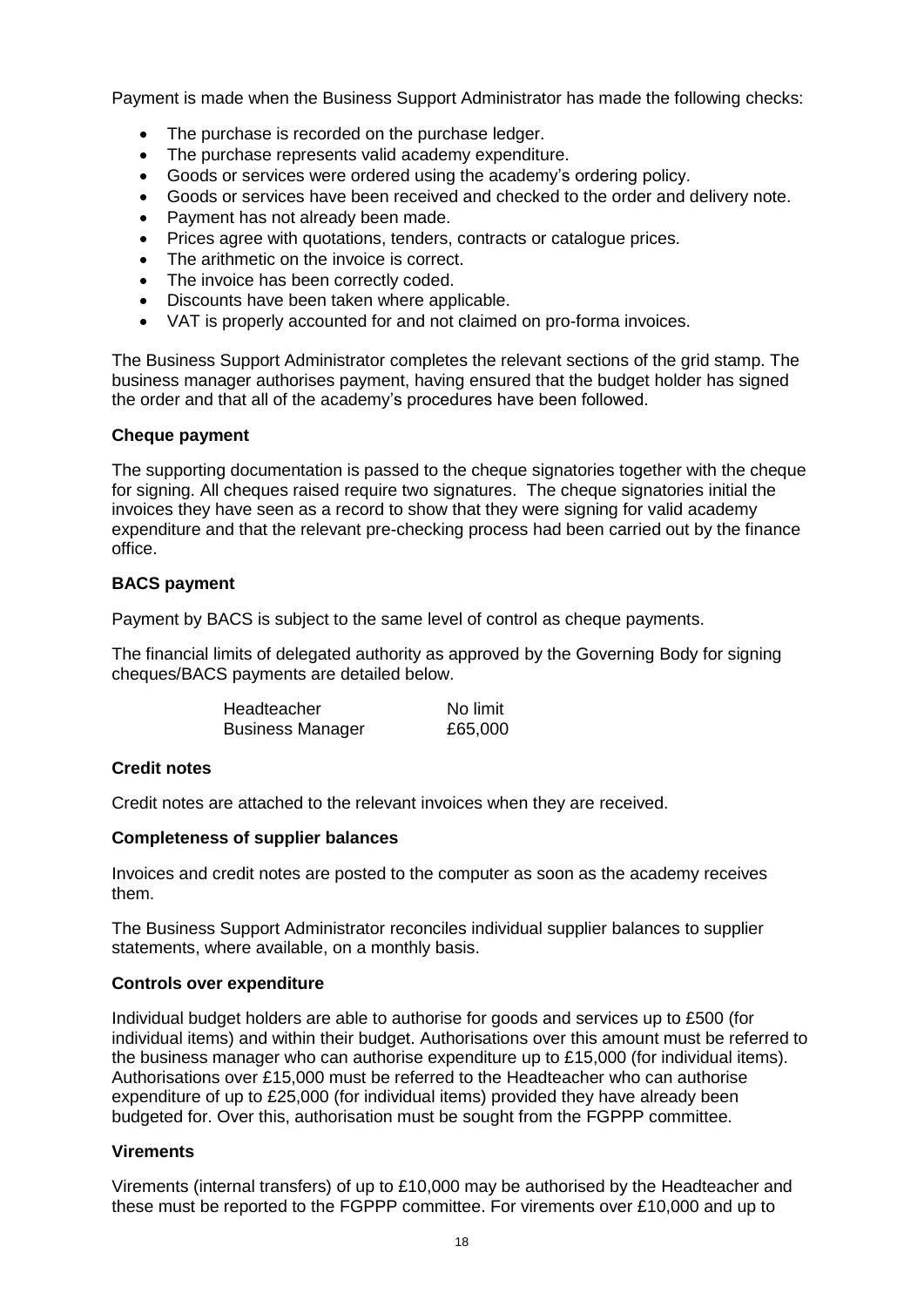£30,000, consultation is required with the Headteacher and agreement sought from the FGPPP committee who may authorise any virement of funds from the contingency. If the necessary virement exceeds £30,000, then the full governing body authorise the virement.

#### **Budget holders**

Budget holders are informed of the budget available to them before the start of the academic year. It is the responsibility of the budget holder to manage the budget and to ensure that the funds available are not overspent. A printout detailing actual expenditure against budget is supplied to each budget holder every half term and budget holders are encouraged to keep their own records of orders placed but not paid for.

## **Petty cash**

Petty cash is used for the purchase of minor items, which have been budgeted for. The petty cash float is maintained on the imprest system and the maximum level of petty cash to be drawn at any one time is £500. The float (which may exceed £500 where there has been a previous underspend) is only reimbursed from the main bank account. The petty cash tin is held in the safe.

Payments from petty cash are only made on production of a till receipt or other proof that payment has been made and cannot exceed £60 in value. Petty cash payments are subject to the same authorisation procedures as purchases from the main bank accounts. They are passed for payment by the business manager. The person receiving reimbursement signs for the amount received.

The petty cash float is reconciled on a monthly basis by the Business Support Administrator. The reconciliation is checked by the business manager and initialled as evidence of this review.

In no circumstances are:

- Personal cheques cashed through petty cash.
- Staff loans paid through petty cash.

#### **Income**

The governing body has overall responsibility for ensuring that all income due to the trust is properly accounted for. Day-to-day responsibility for this is delegated to the business manager. Income, including valuations for donated services and gifts in kind, is accounted for in accordance with the requirements set out in the academies financial handbook.

#### **Controls over incoming funds**

#### *Postal receipts*

All incoming cheques and cash are recorded immediately and entries verified by someone other than the person who has made the entry.

#### *Fund-raising events*

Records are maintained for each fund-raising event, in sufficient detail to identify gross receipts and how they have arisen, and all costs incurred.

For all events for which there is ticket income or gate money, reasonableness checks are carried out to ensure the takings equate to the number of tickets issued multiplied by the price per ticket.

Similar records are maintained for sponsored events.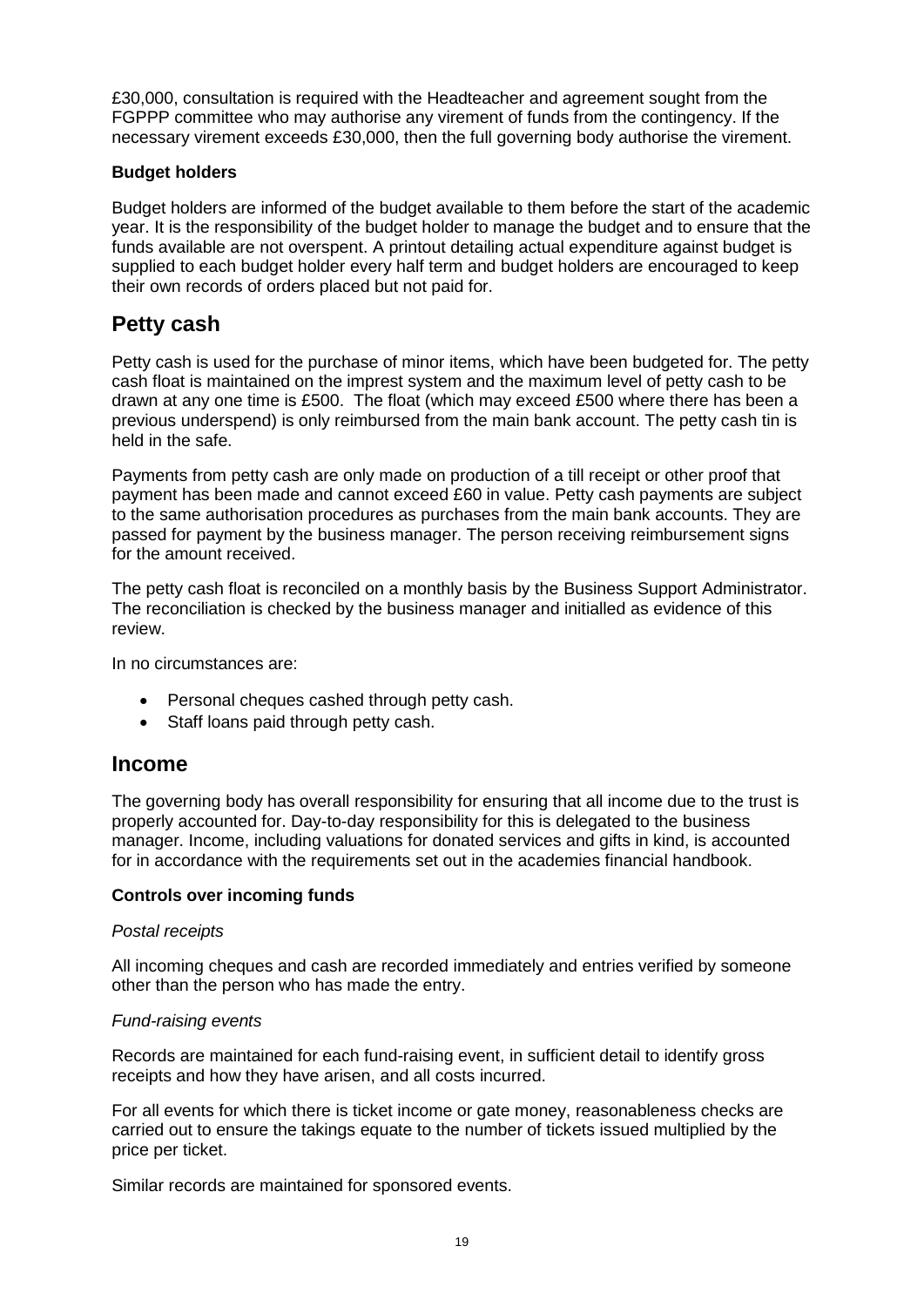#### *Letting of academy facilities*

All lettings are subject to a letting agreement, setting out the terms and conditions of the academy letting, including the agreed charge.

The governing body, on the recommendation of the FGPPP committee, approves letting rates. Free use and charges below economic cost are not permitted.

- All hiring of academy equipment and facilities is recorded.
- When a letting is booked the hirer completes a hire form.
- The Business Support Administrator generates a sales invoices.
- All monies are received at the end of each term.
- The academy ensures that relevant insurance is in place for each letting.

#### *Academy trips*

Letters are sent to parents requesting payment for voluntary contributions.

All monies received for trips are paid to the Student Services Office which collects the cash. The Student Services office is responsible for keeping adequate records of income on a class list.

All receipts are banked intact.

The Business Support Administrator prepares a final income and expenditure account for each trip which has taken place and reports these to the FGPPP committee. The FGPPP committee ensures that money collected and expended for each trip is in accordance with the trust's charging policy.

#### *Bad debts*

The academy chases all money due to it, which has not been paid within 30 days of an invoice being issued, by telephone and letter, depending on how much time has elapsed since the money was due to be paid.

#### **Bank and cash**

#### **Bank facilities**

Only the governing body can authorise the opening or closing of bank accounts.

The academy does not overdraw its bank account or arrange with its bankers for overdrafts, loans or any other form of credit or deferred purchases. The bank has been informed that the academy is not allowed to borrow funds and that no account should be allowed to become overdrawn. The trust does not offer any security to the bank. All funds surplus to immediate requirements are invested in accordance with the governing body's investment policy.

The trust holds separate bank accounts for public and private funds, and public and private funds are separately accounted for.

All cheque payments from the bank accounts require two authorised cheque signatories. There are four cheque signatories, who are all senior members of staff. The business manager maintains an approved list of signatories (including specimen signatures). Cheques are not pre signed.

All cheques drawn are crossed 'account payee only'. All chequebooks and other stationery are kept in a locked cupboard or filing cabinet. All bank statements are filed sequentially.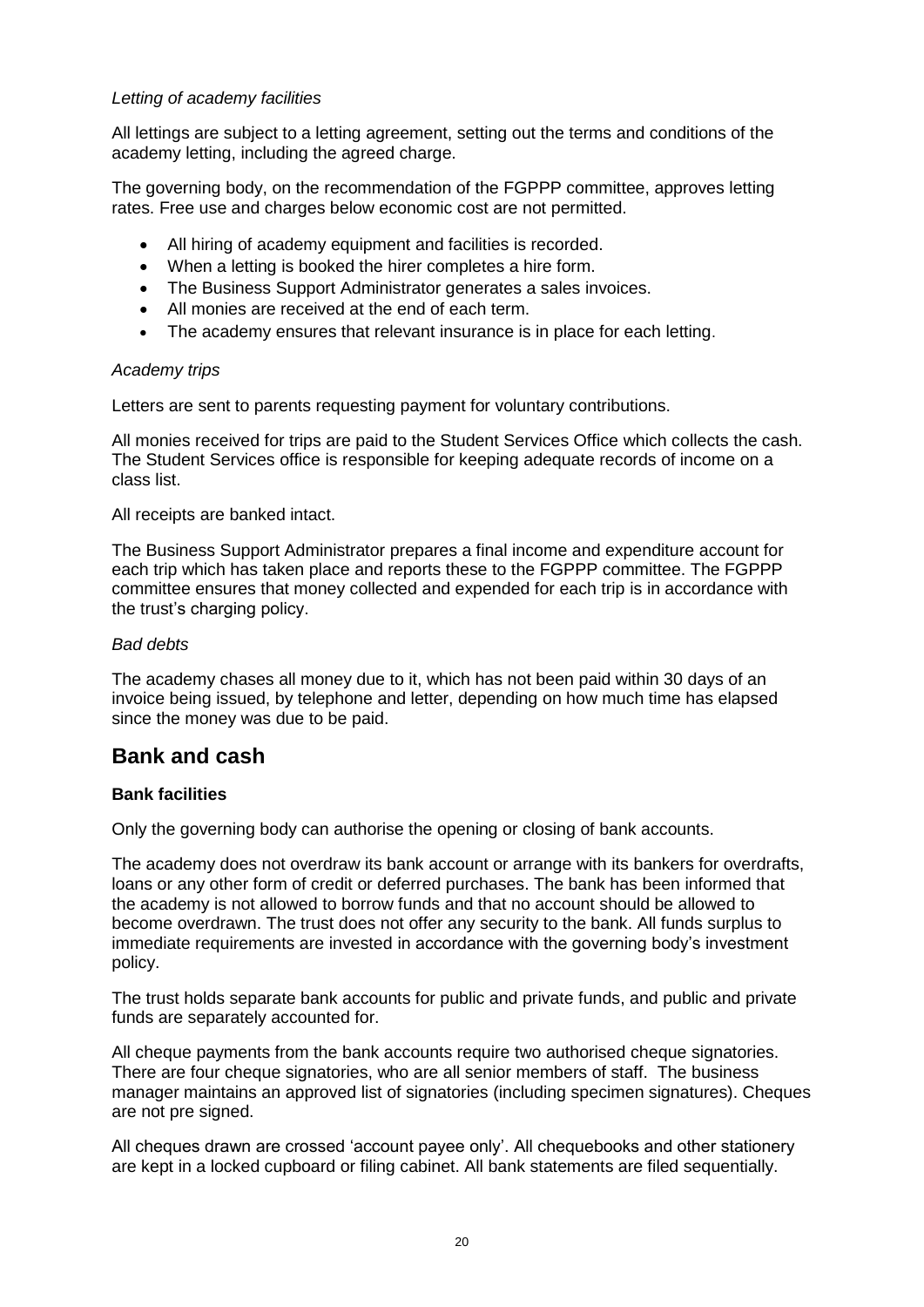The operation of systems such as banker's automatic clearing system (BACS) and other means of electronic transfer of funds are subject to the same level of control.

#### **Bank reconciliations**

All bank accounts are reconciled on a monthly basis by the Business Support Administrator and the business manager reviews all reconciliations, signing them as evidence of review.

#### **Cash banking**

Cash and cheques are locked in a secure place prior to banking to safeguard against loss or theft. All cash is banked intact, without delay and recorded on paying-in slips. Bank paying-in slips show the split of cash and cheques and reference cheques to the related debt. Cheques are identifiable by reference to the receipt numbers and names of the drawers and cash by reference to receipt numbers.

The Business Support Administrator banks all cash and cheques. Where unusually high levels of cash are received these are banked on the day of receipt. Unbanked receipts are kept in a safe to safeguard against loss or theft. In no circumstances do cash holdings on the trust premises exceed the insured limit.

#### **Debit card usage**

The academy has a debit card(s) and the use of the card(s) has been approved by the Governing Body.

The approved card holders are:

Business Manager Business Support Administrator

- The issue and control of the card(s) is managed by the Business Manager. Cardholders have signed to acknowledge receipt of the card and acceptance of the conditions of use, as below, and have signed the card.
- All debit cards are held securely in school, in a secure location where there is limited access, when not in use.
- Any misuse of the cards outside of the conditions of use will result in the immediate withdrawal of the card from the cardholder. The Headteacher will take any appropriate action.
- The loss of any card(s) will immediately be reported to the bank and the business manager.
- If the card(s) are no longer required or the cardholder leaves the school they shall be destroyed in accordance with accepted procedures.
- Cards will not be used for withdrawal of cash through and ATM or cash back facilities.
- In exceptional circumstances cash may be withdrawn with prior approval of the **Headteacher**
- School debit cards must not be used for personal purchases.
- The use of the school debit card for ordering goods and services shall operate in conjunction with the principles of best value.
- The debit cards should not be used until confirmation has been made with the relevant budget holder that there is budget available under the budget heading to cover the cost of the proposed expenditure. Confirmation should also be sought that there are sufficient balances in the bank account prior to the use of cards.
- A record of expenditure incurred together with supporting vouchers or receipts should be maintained by the cardholders, including a valid VAT receipt where relevant.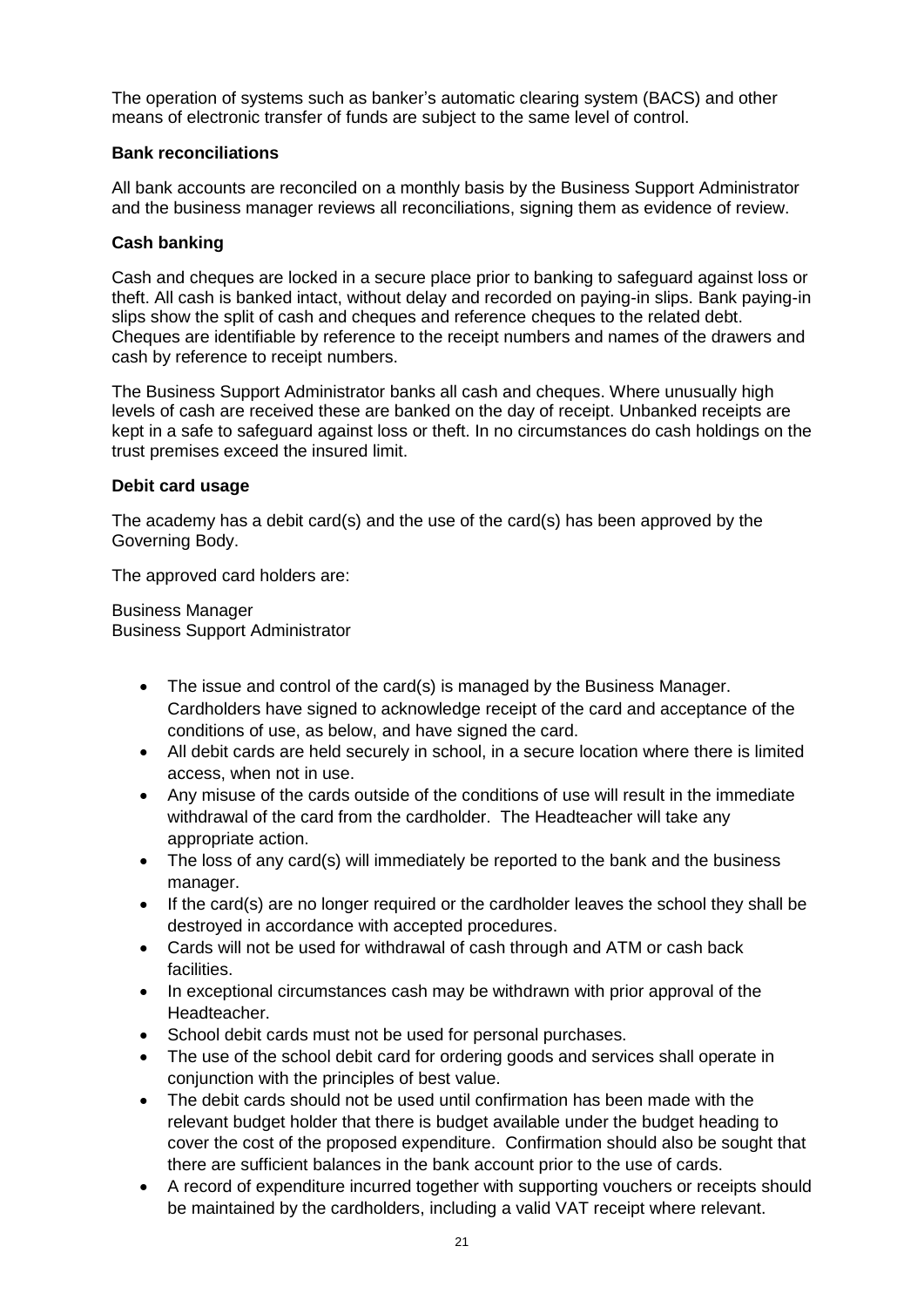These should be submitted to the Business Manager for the purpose of checking payments made.

- Debit card payments should be debited directly from the school bank account.
- The spending limit on the debit card is £1000, however, the Headteacher may approve spend above this limit, where this is deemed appropriate.

#### **Fixed assets**

#### **Asset register**

An asset register is maintained by the academy. This includes details of all assets with a cost greater than £1,000, and 'attractive' items below that value. The register records:

- Asset description.
- Asset number.
- Serial number.
- Date of acquisition.
- Asset cost.
- Expected useful economic life.
- Depreciation.
- Current net book value.
- Location.
- Name of member of staff/faculty responsible for the asset.

Leased items are identified as such with the termination date of the lease.

The business manager checks that the asset register has been checked to assets in the academy annually. Any discrepancies are investigated and reported to the Headteacher who informs the governing body of the loss and any known reason for this. The insurers are notified as appropriate.

Any assets removed from the academy site should be recorded.

All assets are security marked.

Depreciation is provided on the following bases:

| Freehold property       | $-2\%$ straight line  |
|-------------------------|-----------------------|
| Furniture and equipment | $-20\%$ straight line |
| Plant and machinery     | $-20\%$ straight line |
| Computer equipment      | $-20\%$ straight line |

#### **Disposal of assets**

All disposals and write-offs of assets are authorised by the FGPPP committee. Items no longer required are sold when their estimated residual value exceeds £500.

Disposal of equipment to staff is not encouraged, as it may be more difficult to evidence the academy obtained value for money in any sale or scrapping of equipment. In addition, there are complications with the disposal of computer equipment, as the academy would need to ensure licences for software programmes have been legally transferred to a new owner.

The following records are kept for disposals:

- The item disposed of.
- The date of disposal.
- The method of disposal.